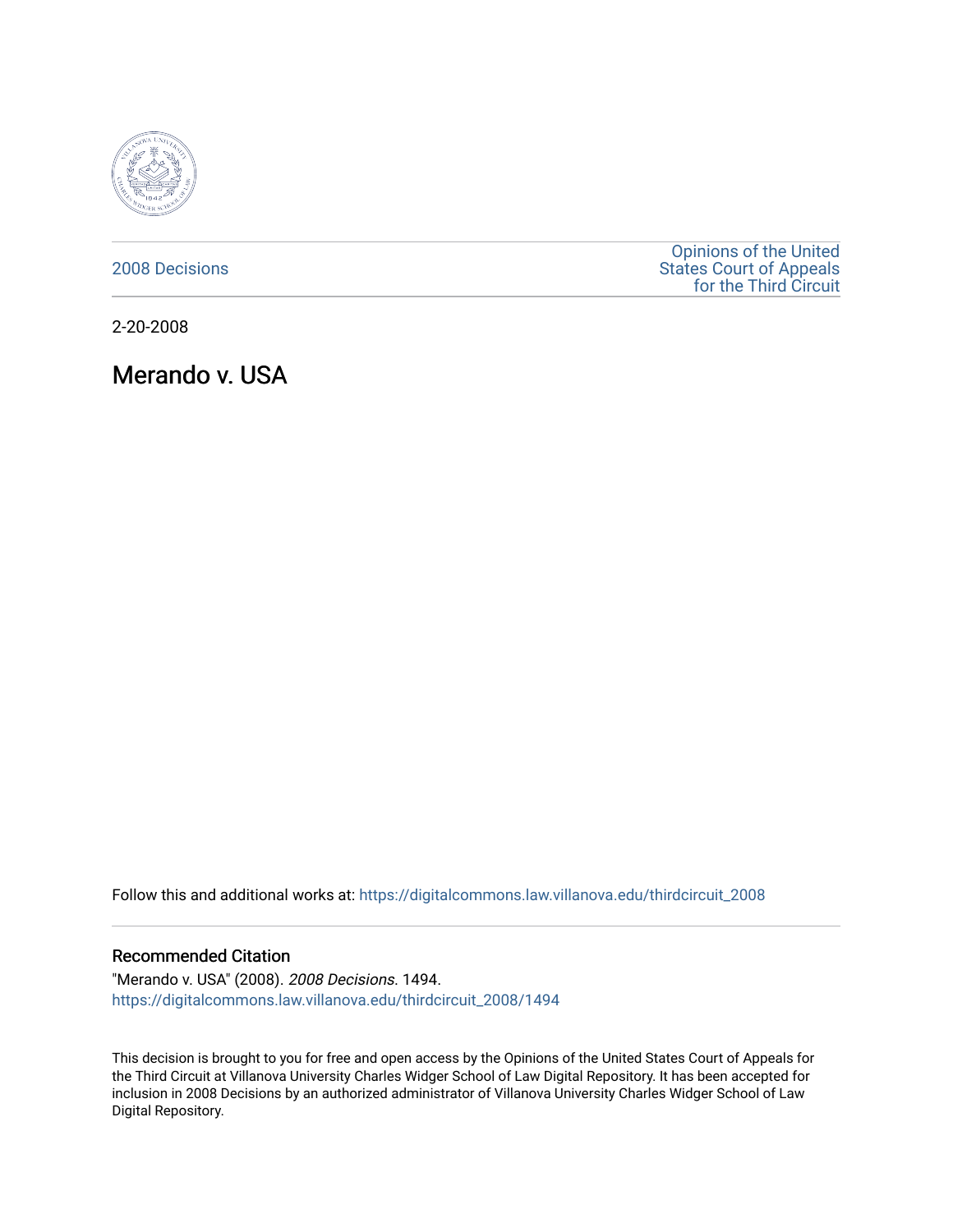## **PRECEDENTIAL**

# UNITED STATES COURT OF APPEALS FOR THE THIRD CIRCUIT

 $\overline{a}$ 

 $\overline{a}$ 

No. 06-4657

# ANTON MERANDO, AS GENERAL ADMINISTRATOR AND ADMINISTRATOR AD PROSEQUENDUM OF THE ESTATES OF KATHLEEN MERANDO AND KAYLYN MERANDO,

Appellant

v.

UNITED STATES OF AMERICA; COUNTY OF SUSSEX; TOWNSHIP OF WALPACK; PUBLIC SERVICE ELECTRIC AND GAS; JOHN DOES 1-10 (SAID NAMES BEING FICTITIOUS); XYZ CORPS. 1-10 (SAID NAMES BEING FICTITIOUS); JERSEY CENTRAL POWER AND LIGHT

> On Appeal from the United States District Court for the District of New Jersey (D.C. Civ. No. 04-3288) Honorable Garrett E. Brown, Jr., District Judge

 $\overline{a}$ 

 $\overline{a}$ 

 $\overline{a}$ 

Submitted under Third Circuit LAR 34.1(a) December 14, 2007

BEFORE: RENDELL, GREENBERG, and VAN ANTWERPEN, Circuit Judges

(Filed: February 20, 2008)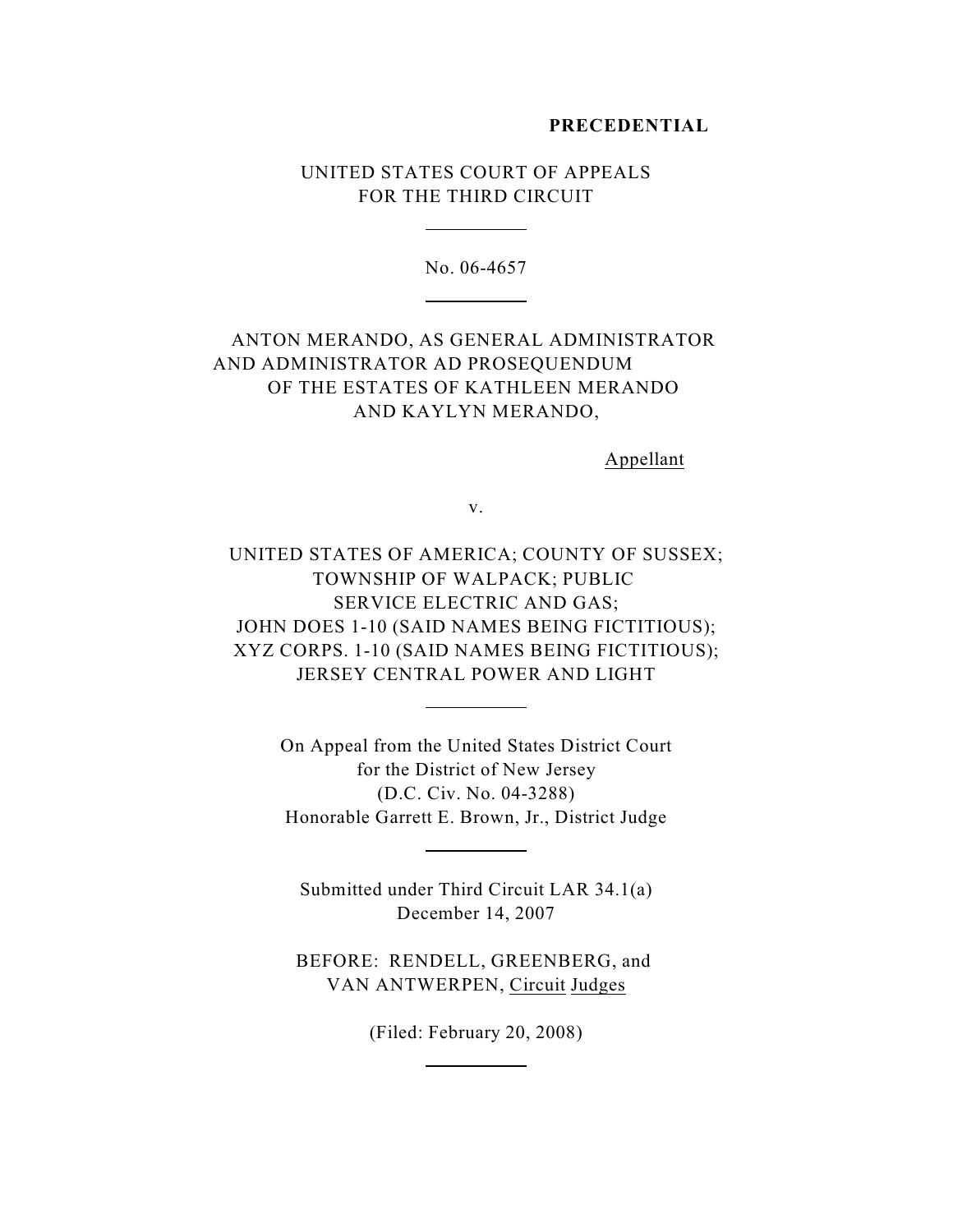Richard A. Grodeck Feldman Grodeck 80 Main Street West Orange, NJ 07052

Attorneys for Appellant

Christopher J. Christie United States Attorney Pamela Perron Assistant U.S. Attorney 970 Broad Street Newark, NJ 07102

Attorneys for Appellee

## OPINION OF THE COURT

 $\overline{a}$ 

 $\overline{a}$ 

## GREENBERG, Circuit Judge.

This case comes on before this Court on an appeal from an order of the District Court entered October 5, 2006, dismissing a complaint for lack of subject matter jurisdiction under Federal Rule of Civil Procedure 12(b)(1). Merando v. United States, Civ. No. 04-3288, 2006 WL 2865486 (D.N.J. Oct. 5, 2006). The action arose in the aftermath of a tragedy when on August 11, 2003, a tree in the Delaware Water Gap National Recreation Area fell onto a roadway and crushed a passing car driven by Janine Noyes in which Kathleen Merando and her nine-year old daughter Kaylyn Merando were passengers. Mrs. Merando and Kaylyn were killed instantly. Anton Merando, Mrs. Merando's husband and Kaylyn's father, filed this action alleging that the Government negligently pruned and failed to find and remove the hazardous tree. But the District Court dismissed the case as it concluded that the discretionary function exception to the Federal Tort Claims Act deprived it of subject matter jurisdiction and thus immunized the Government from suit. We will affirm.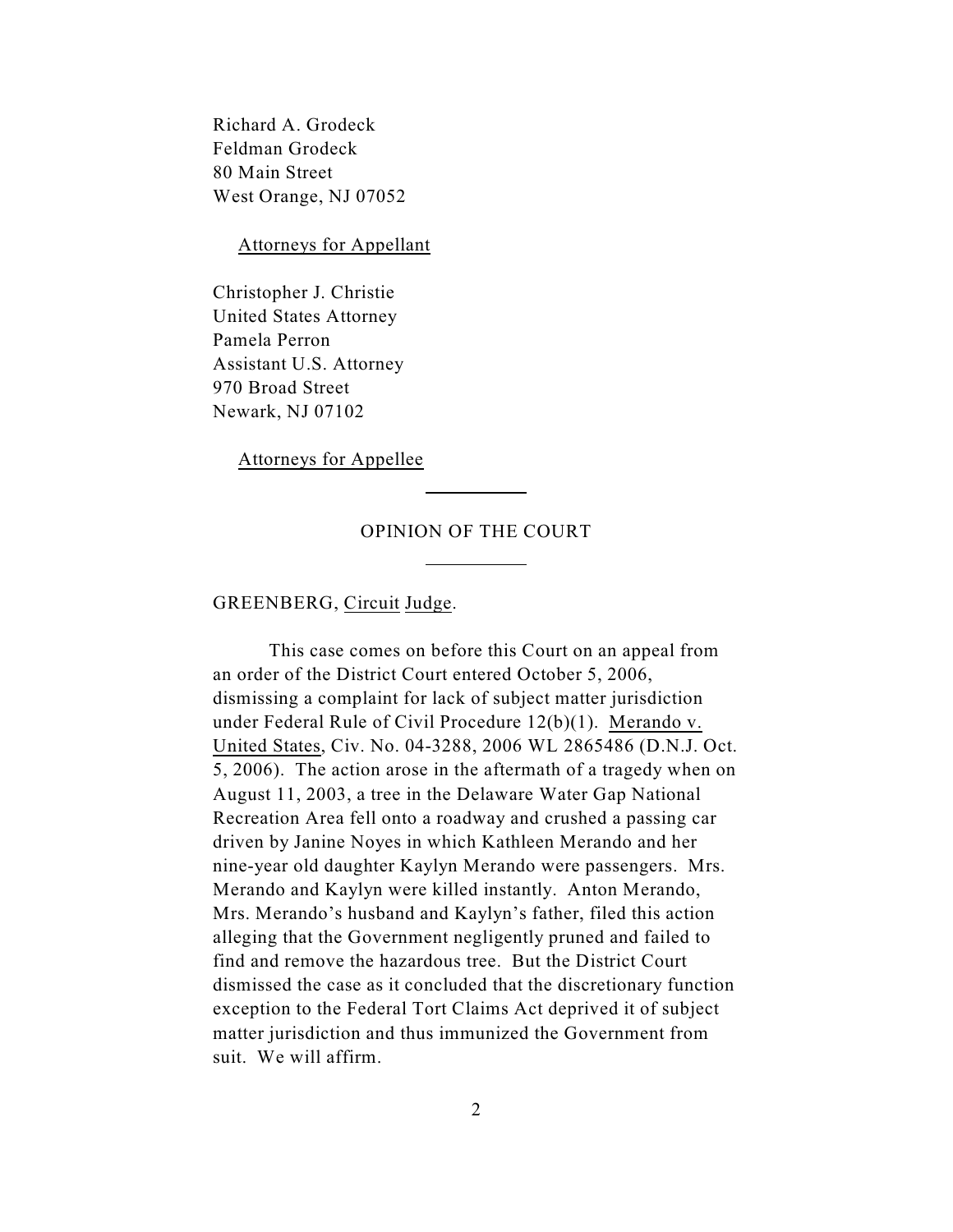# I. FACTS AND PROCEDURAL HISTORY

The Delaware Water Gap National Recreation Area ("Park") occupies 63,000 acres in New Jersey and Pennsylvania along the Delaware River. The Park primarily is forested land accessed by 169 miles of roadways, 68 miles of trails, and several streams. The developed areas include campgrounds, boat launch areas, visitor centers, picnic areas, historic sites, and parking lots. The Pennsylvania side of the Park contains more of the developed attractions and thus more people visit it than visit the New Jersey side which does not have developed beaches, boat launches, or visitor centers. The National Park Service, an agency within the Department of the Interior, manages the Park.

On August 11, 2003, Noyes was driving her car southerly on Route 615 on the New Jersey side of the Park with Kathleen and Kaylyn Merando as passengers. Noyes drove the car by a twenty-seven foot tall red oak tree that was about six yards off the road. The Government took title to the land where the oak tree was situated in 1969 and to the roadway itself in 1996. The tree's natural growth caused it to lean with its branches extending over the roadway. More than ten years before the tragedy here, an unknown person wielding a chainsaw had "topped" and delimbed the tree, leaving it standing in a "Y" shape with no bark or branches and with the dead tree pole leaning toward the roadway. As their car passed nearby the tree fell and crushed the car instantly killing Mrs. Merando and Kaylyn.

On July 9, 2004, Anton Merando filed his complaint in the District Court which he amended on August 2, 2004. He originally sued the United States of America, Sussex County, Walpack Township, Public Service Electric and Gas, Jersey Central Power and Light, John Does 1-10, and XYZ Corps. 1-10 but except for the United States of America all are no longer parties to this case.

Mr. Merando alleged that the District Court had subject matter jurisdiction pursuant to the Federal Tort Claims Act ("FTCA"), 28 U.S.C. §§ 1346(b), 2679. In count one of his amended complaint, he alleged that the Government as well as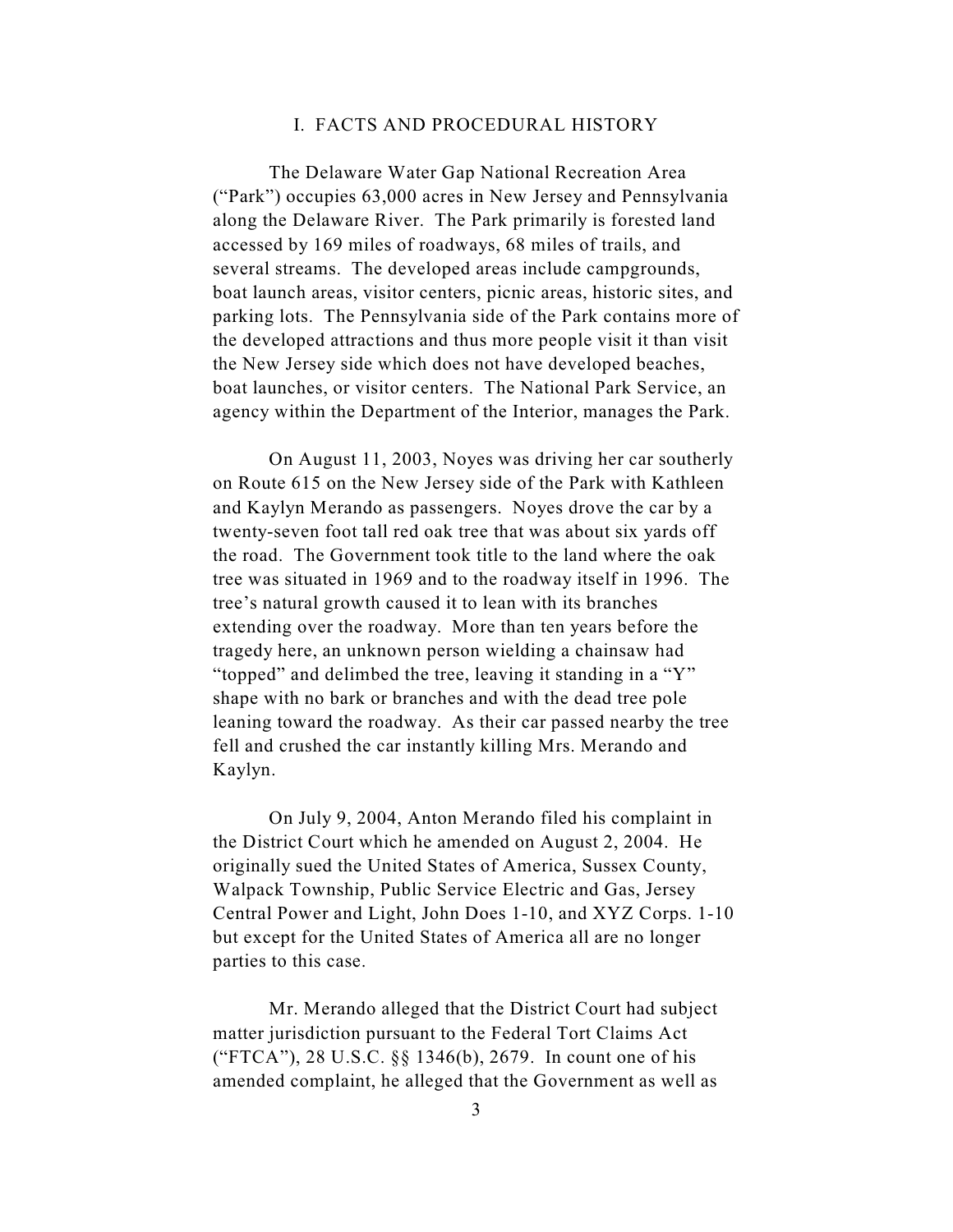all the other defendants negligently pruned the tree causing it to die and eventually collapse, killing the decedents. In count two, he alleged that the tree constituted a hazardous and extremely dangerous condition of which the Government and all the other defendants knew or should have known and that all the defendants negligently failed to act to remove the tree, killing the decedents. In count three, he alleged that the decedents sustained severe injuries resulting in pain and suffering that continued until their deaths.

The Government moved to dismiss the amended complaint for lack of subject matter jurisdiction on the basis of the discretionary function exception to the FTCA, and on October 5, 2006, the District Court granted the motion. While the Government also filed a motion to dismiss the complaint for failure to state a claim, arguing that the New Jersey Landowners Liability Act, N.J. Stat. Ann. §§ 2A:42A-2 to 10 (West 2000), barred the action, inasmuch as the District Court found that it did not have subject matter jurisdiction, it did not address that motion.

On October 26, 2006, Mr. Merando filed a timely notice of appeal.

# II. JURISDICTION AND STANDARD OF REVIEW

We have jurisdiction over the final order of the District Court pursuant to 28 U.S.C. § 1291 and exercise plenary review over application of the FTCA's discretionary function exception. See Mitchell v. United States, 225 F.3d 361, 362 (3d Cir. 2000). We resolve the question of whether the District Court had subject matter jurisdiction by this opinion.

# III. DISCUSSION

A. The Discretionary Function Exception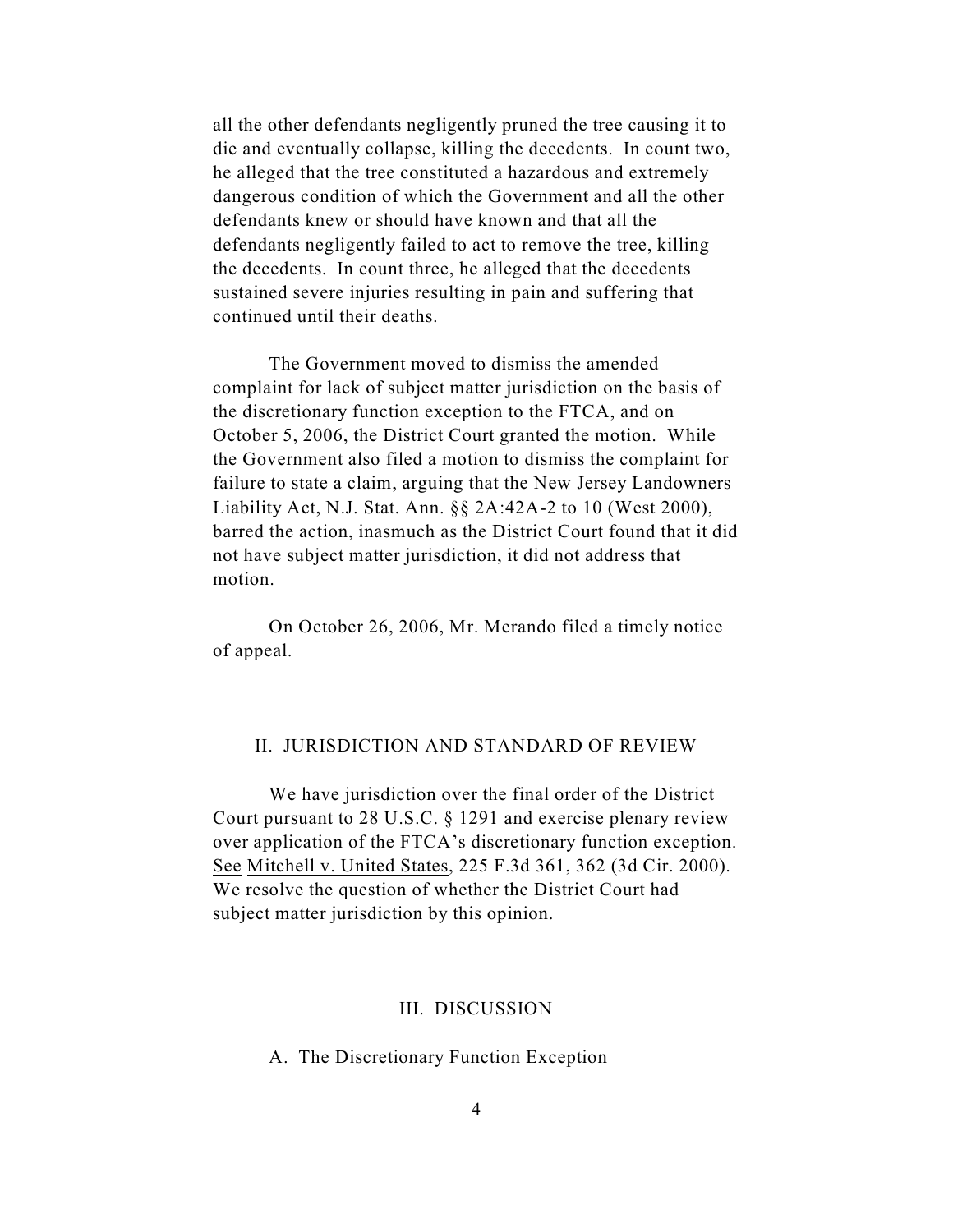The United States of America, as a sovereign, is immune from suit unless it consents to be sued. United States v. Mitchell, 445 U.S. 535, 538, 100 S.Ct. 1349, 1351 (1980) (citing United States v. Sherwood, 312 U.S. 584, 586, 61 S.Ct. 767, 769-70 (1941)). Nevertheless, under the FTCA, the United States has waived its sovereign immunity for:

> claims . . . for money damages . . . for injury or loss of property, or personal injury or death caused by the negligent or wrongful act or omission of any employee of the Government while acting within the scope of his office or employment, under circumstances where the United States, if a private person, would be liable to the claimant in accordance with the law of the place where the act or omission occurred.

## 28 U.S.C. § 1346(b)(1); see also 28 U.S.C. § 2674.

The FTCA carves out a "discretionary function" exception, however, which provides that the Government cannot be sued for any claim based upon "the exercise or performance or the failure to exercise or perform a discretionary function or duty on the part of a federal agency or an employee of the Government, whether or not the discretion involved be abused." 28 U.S.C. § 2680(a). The plaintiff, here Mr. Merando, bears the burden of demonstrating that his claims fall within the scope of the FTCA's waiver of government immunity, In re Orthopedic Bone Screw Prod. Liab. Litig., 264 F.3d 344, 361 (3d Cir. 2001), but "'[t]he United States has the burden of proving the applicability of the discretionary function exception.'" Cestonaro v. United States, 211 F.3d 749, 756 n.5 (3d Cir. 2000) (quoting Nat'l Union Fire Ins. v. United States, 115 F.3d 1415, 1417 (9th Cir. 1997)).

The discretionary function exception "marks the boundary between Congress' willingness to impose tort liability upon the United States and its desire to protect certain governmental activities from exposure to suit by private individuals." United States v. S.A. Empresa de Viacao Aerea Rio Grandense (Varig Airlines), 467 U.S. 797, 808, 104 S.Ct. 2755, 2762 (1984). The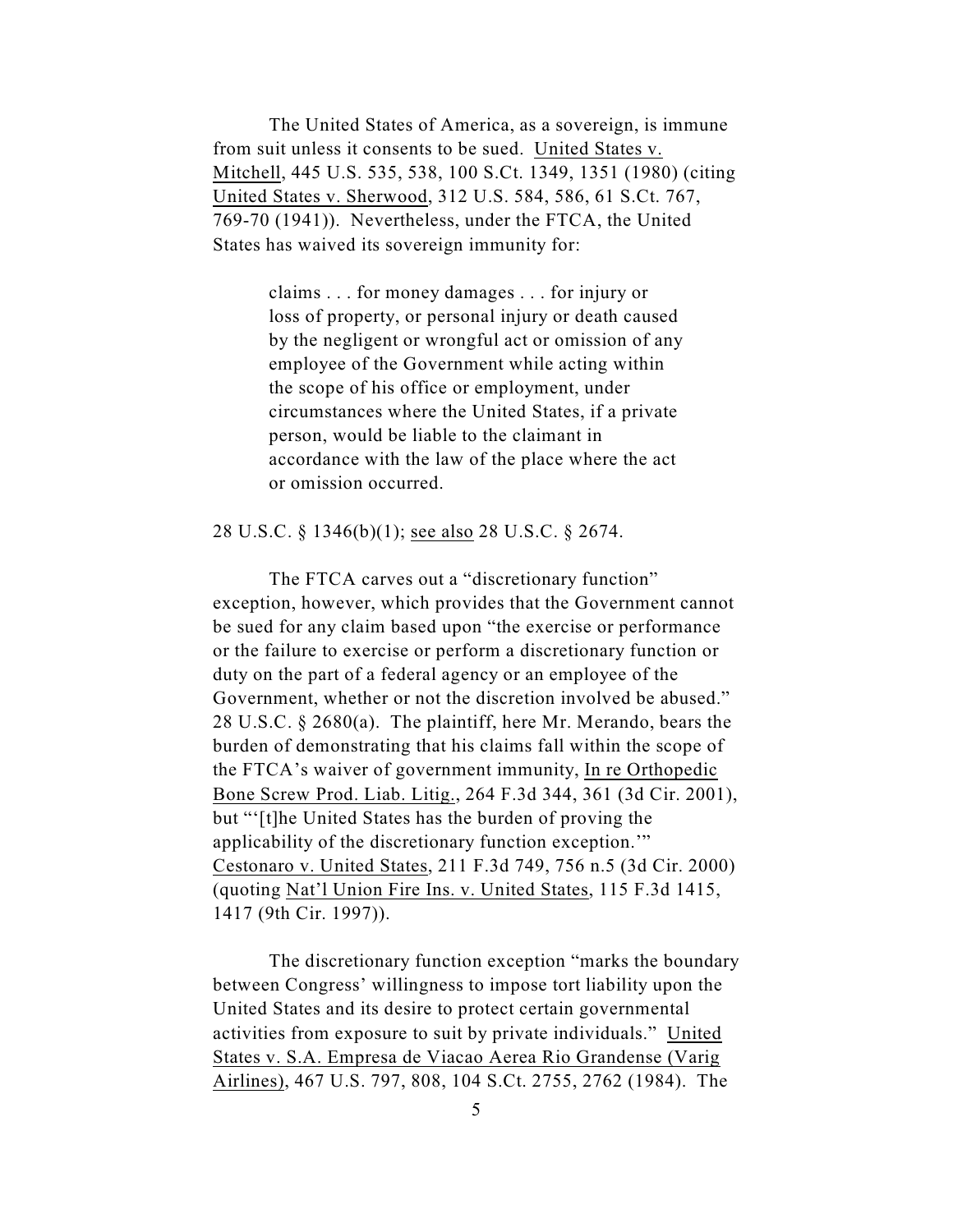exception's purpose is "to prevent judicial 'second-guessing' of legislative and administrative decisions grounded in social, economic, and political policy through the medium of an action in tort." Id. at 814, 104 S.Ct. at 2765.

Courts make two-part inquiries to determine whether the discretionary function exception applies in any particular case. United States v. Gaubert, 499 U.S. 315, 322-23, 111 S.Ct. 1267, 1273-74 (1991). First, a court must determine whether the act giving rise to the alleged injury and thus the suit involves an "element of judgment or choice." Id. at 322, 104 S.Ct. at 1273 (quoting Berkovitz v. United States, 486 U.S. 531, 536, 108 S.Ct. 1954, 1958 (1988)). "The requirement of judgment or choice is not satisfied if a 'federal statute, regulation, or policy specifically prescribes a course of action for an employee to follow,' because 'the employee has no rightful option but to adhere to the directive." Id. (quoting Berkovitz, 486 U.S. at 536, 108 S.Ct. at 1958-59); see also Mitchell v. United States, 225 F.3d at 363; Cestonaro, 211 F.3d at 753. The Supreme Court has stated:

> [I]f a regulation mandates particular conduct, and the employee obeys the direction, the Government will be protected because the action will be deemed in furtherance of the policies which led to the promulgation of the regulation. If the employee violates the mandatory regulation, there will be no shelter from liability because there is no room for choice and the action will be contrary to policy. On the other hand, if a regulation allows the employee discretion, the very existence of the regulation creates a strong presumption that a discretionary act authorized by the regulation involves consideration of the same policies which led to the promulgation of the regulations.

Gaubert, 499 U.S. at 324, 111 S.Ct. at 1274 (internal citation omitted).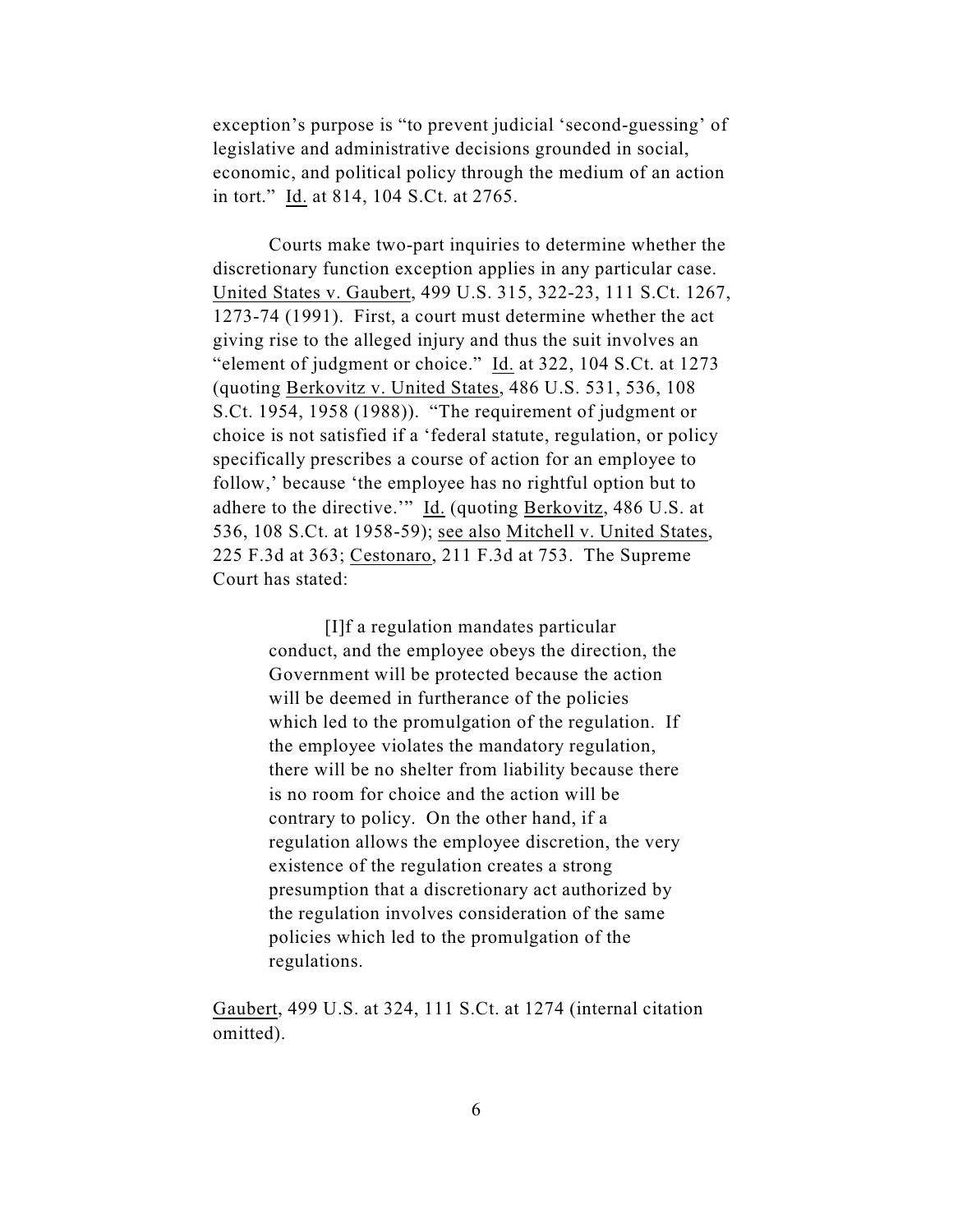Second, even if the challenged conduct involves an element of judgment, the court must determine "whether that judgment is of the kind that the discretionary function exception was designed to shield." Id. at 322-23, 111 S.Ct. at 1273.

> Because the purpose of the exception is to prevent judicial 'second-guessing' of legislative and administrative decisions grounded in social, economic, and political policy through the medium of an action in tort, when properly construed, the exception protects only governmental actions and decisions based on considerations of public policy.

Id. (internal quotation marks and citations omitted). The "focus of the inquiry is not on the agent's subjective intent in exercising the discretion conferred by the statute or regulation, but on the nature of the actions taken and on whether they are susceptible to policy analysis." Id. at 325, 111 S.Ct. at 1275; see also Mitchell, 225 F.3d at 363-64; Cestonaro, 211 F.3d at 753; Sea-Land Serv. Inc. v. United States, 919 F.2d 888, 892 (3d Cir. 1990).

## B. The Challenged Government Conduct

Before we can make the two-part Gaubert inquiry to determine whether the discretionary function exception immunizes the Government from a suit based on its conduct, we must identify the conduct at issue. Cestonaro, 211 F.3d at 753. Mr. Merando contends that the conduct for purposes of the discretionary function exception analysis is twofold: first, that the Park Service's Roads and Maintenance crews negligently "topped" the tree without removing it; and second, that the crews negligently failed to find and remove the "topped" tree. He contends that the discretionary function exception does not apply here because the Park Service's unwritten hazardous tree management plan mandated the crews never to "top" trees but rather to identify and remove hazardous trees as they drove the roads of the Park.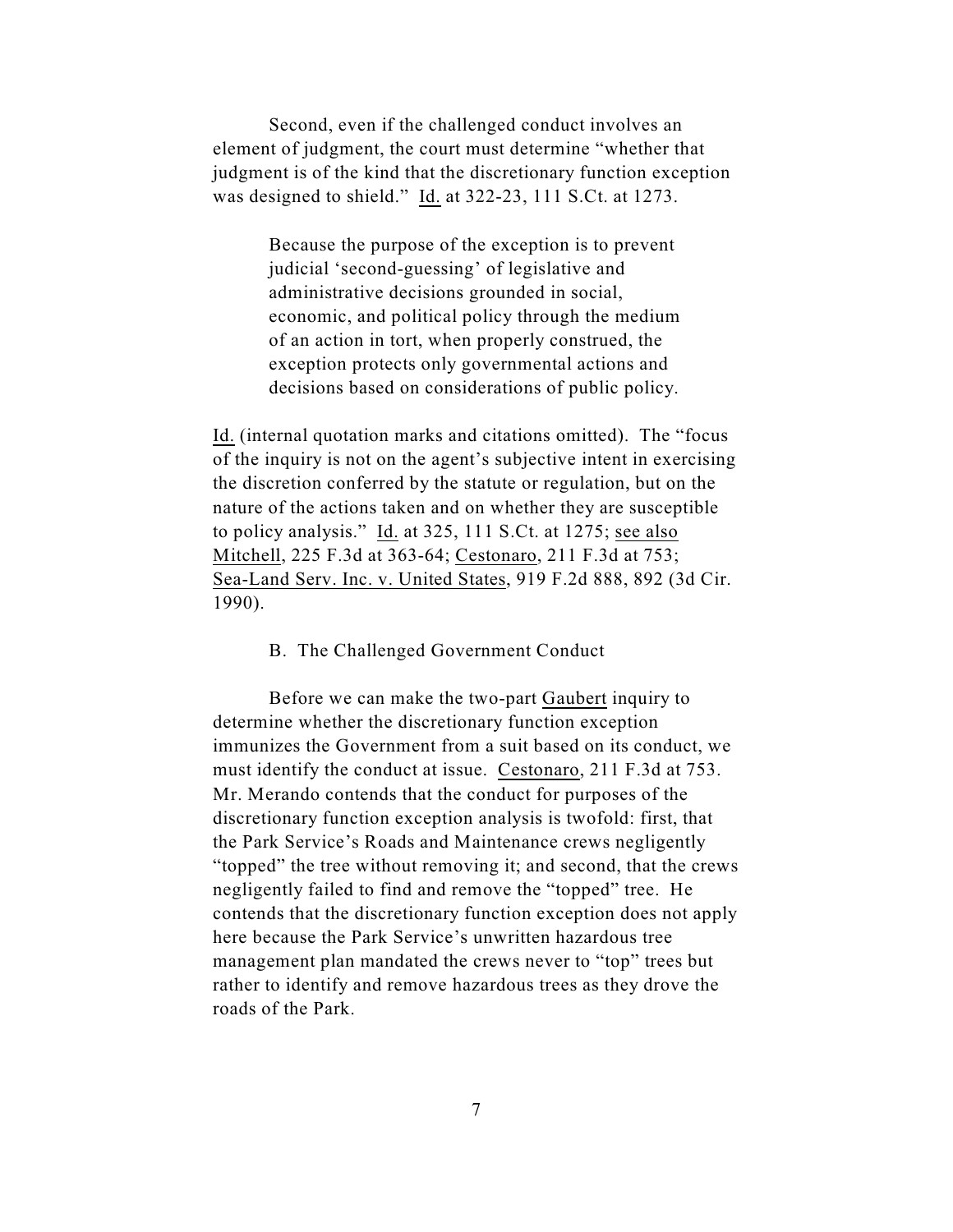On the other hand the Government contends that the conduct at issue is the Park Service's decisions that comprise its hazardous tree management plan and its execution of that plan.

To aid us in our analysis, we review Autery v. United States, a case that is remarkably similar to this case. 992 F.2d 1523 (11th Cir. 1993); see also Rosebush v. United States, 119 F.3d 438, 441-42 (6th Cir. 1997) (relying on Autery in determining what conduct was at issue when plaintiffs sued the Government for negligently failing to maintain fire pit at campground). In Autery, a black locust tree fell on a passing car in the Great Smokey Mountain National Park, killing one passenger and injuring another. 992 F.2d at 1524. At the time of the accident, the Park Service had an unwritten policy "to make every reasonable effort within the constraints of budget, manpower, and equipment available to detect, document, remove, and prevent tree hazards." Id. at 1525. To implement this policy, Park Service personnel "initially conducted visual inspections from trucks driven along the road. Any tree that appeared hazardous was then inspected more closely." Id. In the Autery situation Park Service personnel received information regarding the risks posed by black locust trees in the park. After a bench trial, the district court found that the Government "had negligently failed to (1) devise, implement and follow an appropriate tree hazard management plan; (2) properly maintain the National Park area; (3) properly inspect the trees in the National Park in the area where the accident occurred; and (4) identify and remove the hazardous trees which fell and struck [the victims]." Id. at 1524.

On appeal, the Court of Appeals for the Eleventh Circuit confronted the question of identifying the conduct at issue for purposes of a discretionary function exception analysis. The Government argued that the conduct was the Government's "decision to establish and implement a tree inspection program," while the plaintiffs contended that the conduct was "the park's failure to carry out the mandates of its then existing policy of identifying and eliminating known hazardous trees." Id. at 1527 (quotation marks omitted). The district court had held that "the inquiry . . . is whether the Park Service officials had discretion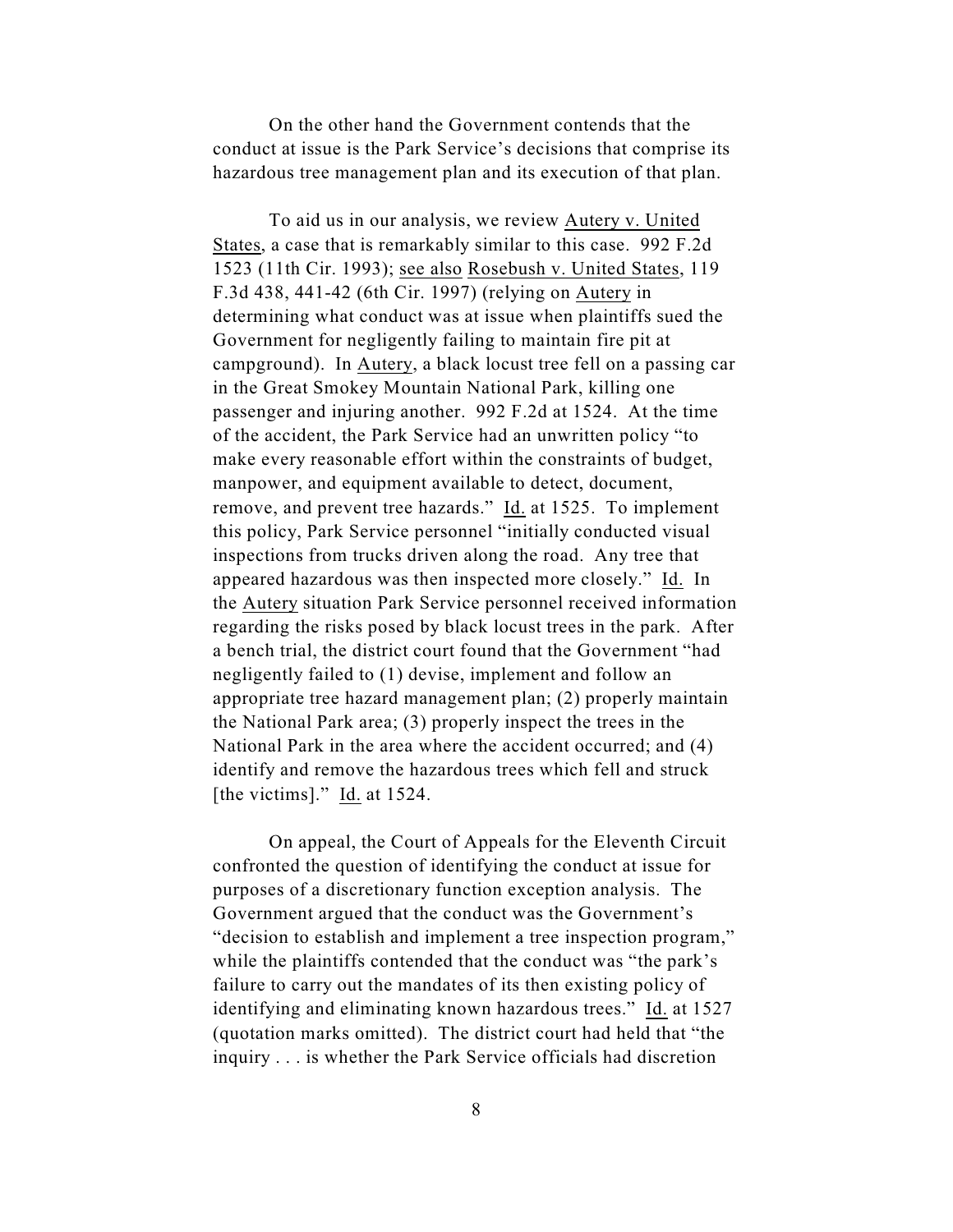under their Tree Hazard Management Plan to remove 'hazardous' trees." Id.

The court of appeals, however, stated:

The government's focus on the decision to establish a tree inspection plan is too broad; as plaintiffs concede, the government had the discretion to adopt or not adopt a plan at all. The more important question is whether any statute, regulation or agency guideline specifically provided that if a tree inspection plan were developed, it would have to include particular inspection procedures.

Id. (footnote omitted). The court continued:

Plaintiffs' and the district court's focus, on the other hand, is too narrow. The particular inquiries posed by plaintiffs and the district court are based on misinterpretations of the law. Plaintiffs' support their contention that the discretionary function exception does not apply to the manner in which park personnel administered the inspection plan by relying on Fifth Circuit cases that had held that the government was not protected when it was performing an operational function. The Supreme Court squarely rejected this proposed distinction in Gaubert, ruling that the Fifth Circuit 'erred in holding that the [discretionary function] exception does not reach decisions made at the operational or management level.' Gaubert, 499 U.S. at 325, 111 S.Ct. at 1275. 'Discretionary conduct is not confined to the policy or planning level.' Id.; see also Varig Airlines, 467 U.S. at 813, 104 S.Ct. at 2764 ('[I]t is the nature of the conduct, rather than the status of the actor, that governs whether the discretionary function exception applies in a given case.').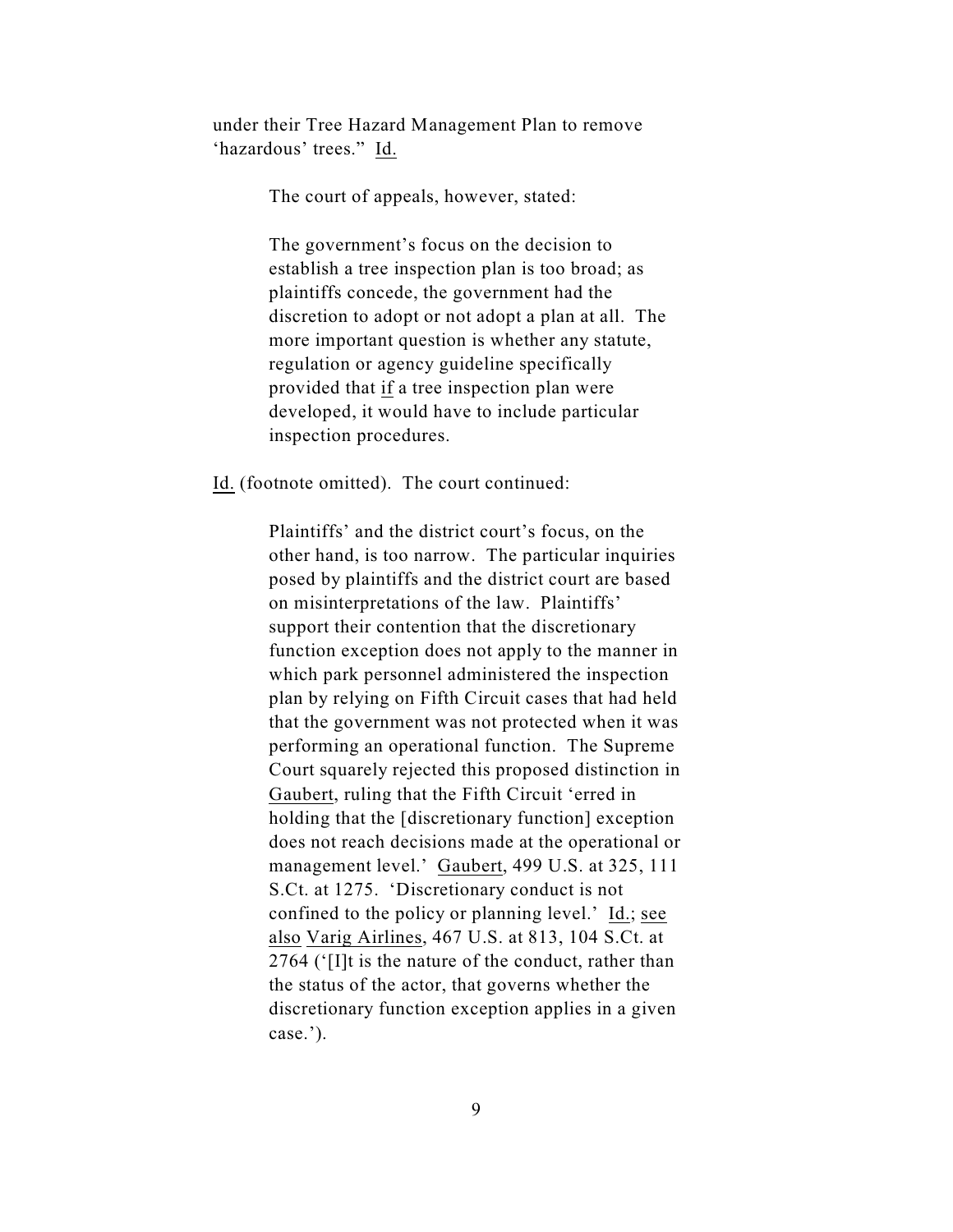Id. at 1527-28 (internal citations, quotation marks and footnote partially omitted). The court added:

> The district court's inquiry, on the other hand, by asking whether the park officials had discretion to remove 'hazardous' trees, begs the question. The tree inspection program was designed to identify which trees were hazardous. Whether park personnel had discretion in executing that plan is the relevant issue. The district court's analysis appears to collapse the question of whether the Park Service was negligent into the discretionary function inquiry. That is, after finding that the Park Service had knowledge of the danger of black locust trees, the district court imposed a 'reasonableness' requirement on the government's conduct.

Id. at 1528. The court concluded:

It is the governing administrative policy, not the Park Service's knowledge of danger, however, that determines whether certain conduct is mandatory for purposes of the discretionary function exception. The FTCA expressly provides that the exception applies to policy judgments, even to those constituting abuse of discretion. Therefore, the relevant inquiry here is whether controlling statutes, regulations and administrative policies mandated that the Park Service inspect for hazardous trees in a specific manner. If not, then the Park officials' decision to employ a particular inspection procedure – and its execution of that plan – is protected by the discretionary function exception.

Id. (internal citations and quotation marks omitted). Ultimately, the court of appeals held that the discretionary function exception immunized the Government from a lawsuit based on the decisions Park Service personnel made in designing and implementing the park's unwritten tree inspection program, and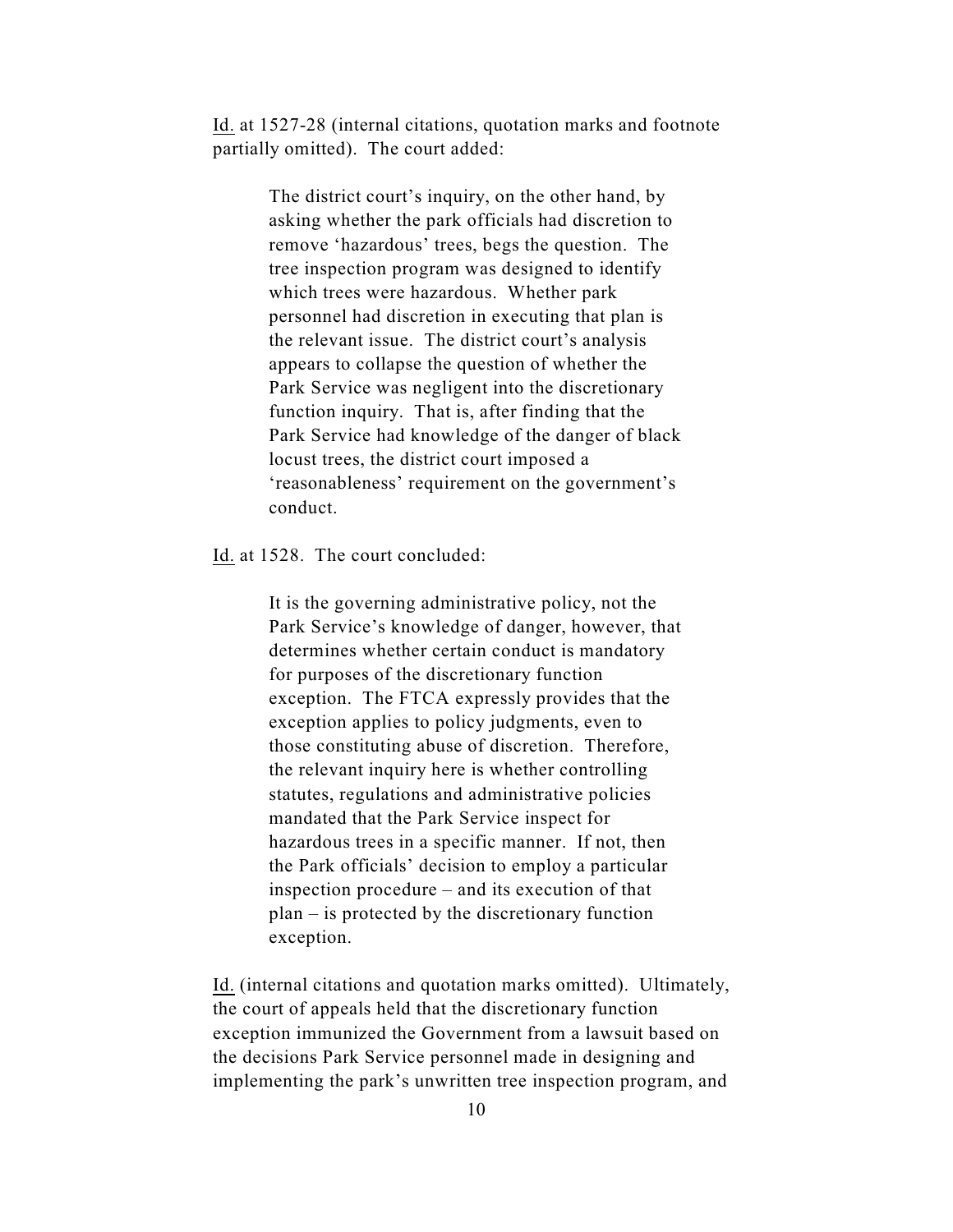thus the court dismissed the case for lack of subject matter jurisdiction.

Mr. Merando presents an argument that is very similar to the plaintiffs' argument and the district court's decision in Autery. He contends that the conduct at issue is the Government's alleged failure properly to prune, find, and remove the hazardous tree.

Mr. Merando's allegation that the Government negligently pruned the tree causing it to decay and collapse implies that it was the Government that topped the tree. But this allegation is unsupportable because Mr. Merando has not shown that the Government in any way was involved in the topping of the tree either by consenting to its topping or actually topping it itself. In reaching this conclusion, we recognize, of course, that the Government took title to the site of the tree in 1969. Moreover, we realize that Mr. Merando contends in his brief that "according to the evidence" the tree was topped "during the 30+ years after the [National Parks Service] took title to it in 1969," therefore suggesting that it controlled the tree when the unknown person topped it. Appellant's Br. at 14.

We cannot, however, draw any inference from this chronology of events as it cannot be inferred that, against Government policy not to top trees, it was the Government that topped the tree or that it consented to its topping merely because it may have owned the land on which the tree was situated when the unknown person topped it. After all, in Mr. Merando's answers to interrogatories he tells us that "[i]t is understood from documents which have been produced in discovery . . . that the County of Sussex retained responsibility for tree trimming and clearance even after jurisdiction for the County Road was transferred to the United States of America" in 1996, app. at 281, thus suggesting that Sussex County topped the tree. On the other hand, in an uncontested motion for summary judgment Sussex County asserted that "[t]he identity of the company or individuals who topped the tree is unknown" but that the "tree was topped presumably by a power company." Furthermore, there would be no basis to infer that the Government consented to the topping of the tree or actually topped it merely because the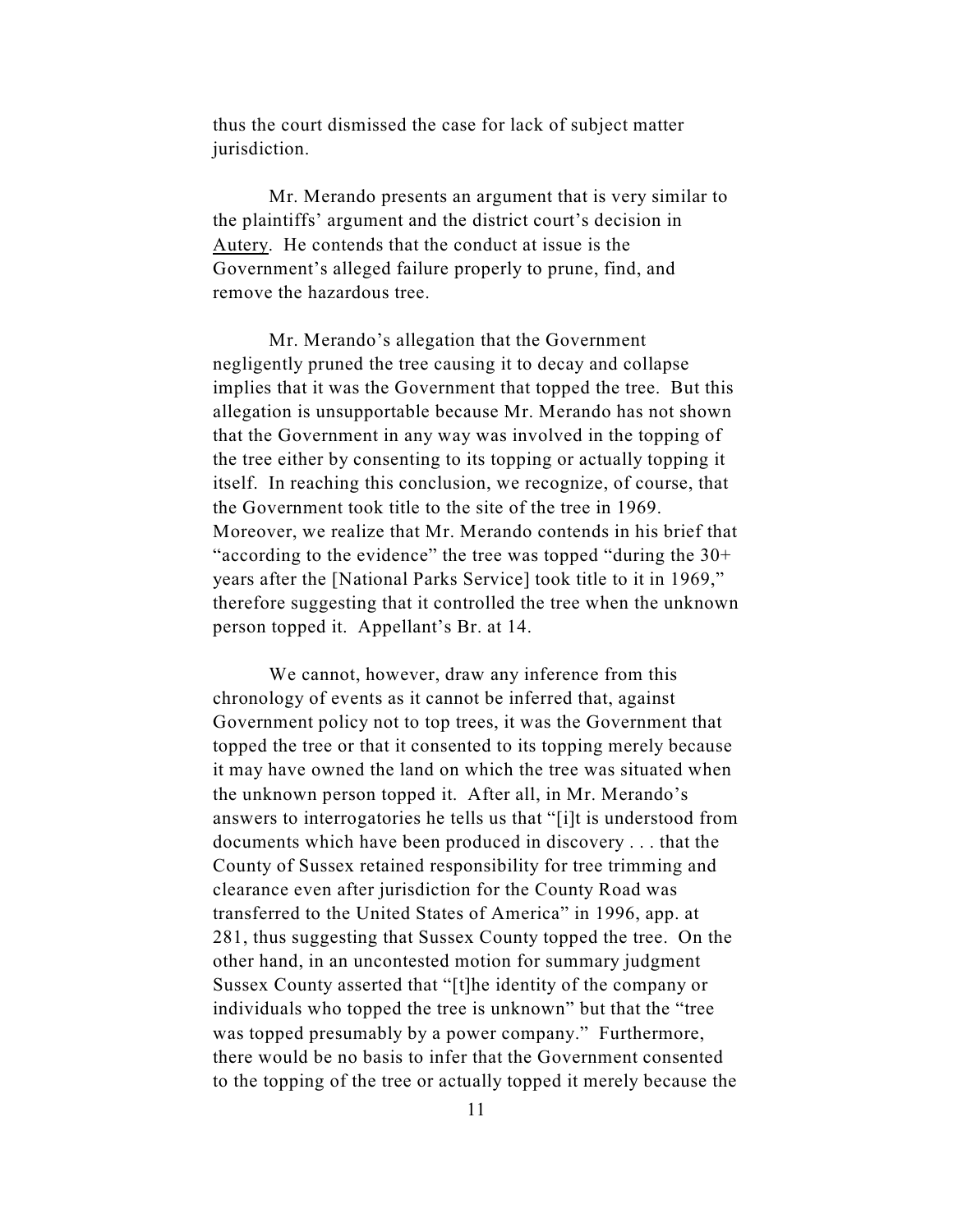tree was situated in a 63,000 acre park at a location that it may have owned when the unknown person topped the tree. Clearly, too many different entities had access to the tree to permit a trier of the fact to draw that inference.

In sum, there is simply neither direct evidence nor evidence from which an inference can be drawn that the Government topped the tree and this absence of evidence as a factual matter eliminates from this case Mr. Merando's claim that Park Service personnel violated a mandatory policy not to "top" trees. $\mathbf{r}$ 

Accordingly, we only will analyze the other aspect of Mr. Merando's claim: his challenge to the Government's alleged negligent failure to find and remove the tree. Mr. Merando argues that the Park Service's crews did not have discretion not to find and remove the hazardous tree. Like the district court's decision in Autery, however, Mr. Merando's argument begs the question. The Park Service designed its hazardous tree management plan, which we detail below, to identify which trees were hazardous. The relevant issue here is whether the Park Service had discretion in formulating and executing that plan.

Mr. Merando's claims regarding the Government's alleged negligent failure to find and remove the tree essentially are a challenge to the Park Service's plan for finding and managing hazardous trees. The Park Service's plan and its execution of that plan constitutes the conduct at issue for purposes of the discretionary function exception analysis. Like the plaintiffs' argument in Autery, Mr. Merando's focus on the actions of the Park Service crews simply is too narrow. The relevant inquiry is whether the controlling statutes, regulations, and administrative policies mandate that the Park Service locate and manage hazardous trees in any specific manner. If not, the

 ${}^{1}$ Clearly we can examine the facts with respect to the identity of the person who topped the tree on this appeal from a dismissal predicated on the want of subject matter jurisdiction under Federal Rule of Civil Procedure 12(b)(1). See Cestonaro, 211 F.3d at 752.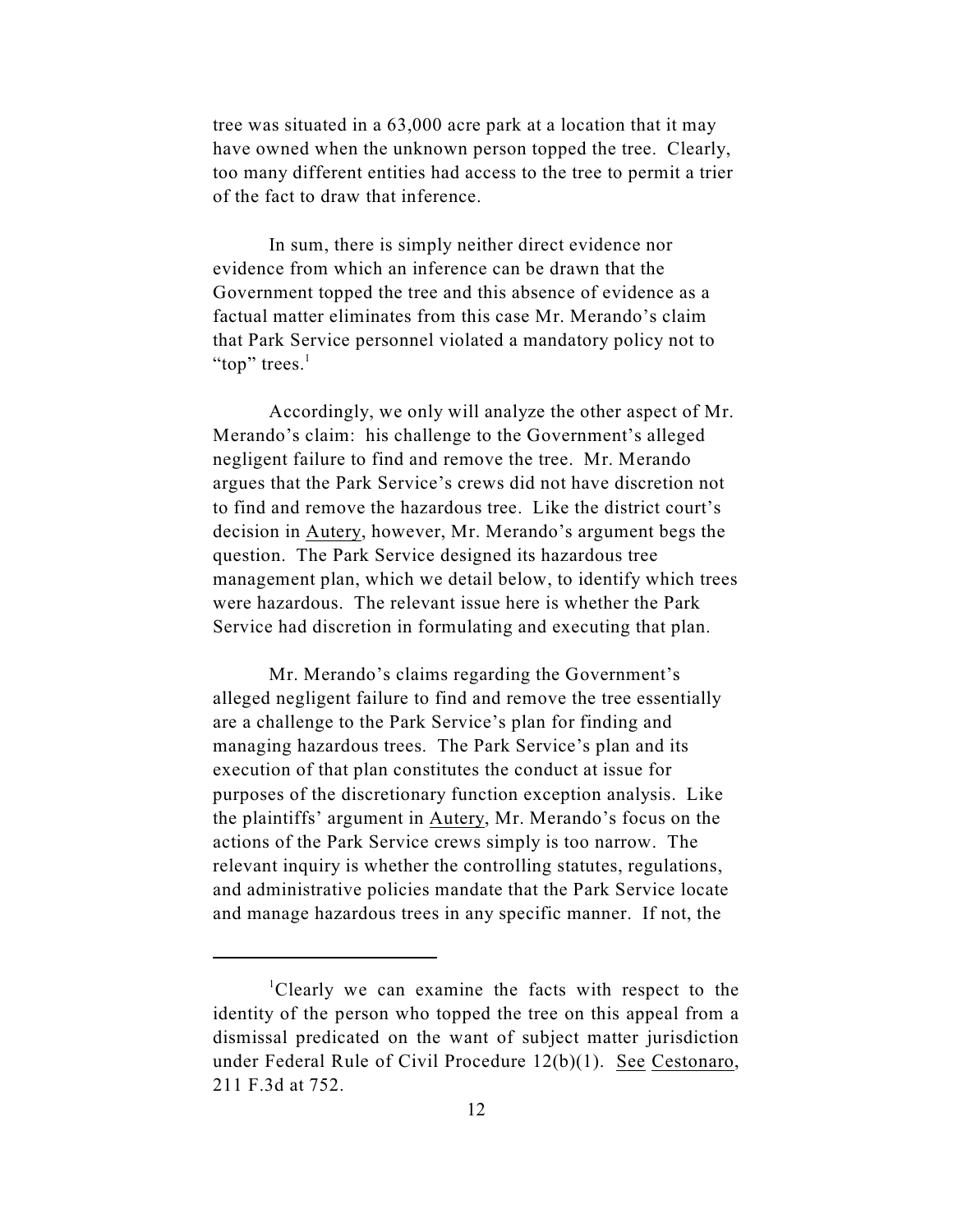Park Service's decisions as to the precise manner in which to do so, and its execution of those decisions, clearly fall within the discretionary function exception to the government's tort liability. See also Varig Airlines, 467 U.S. at 819-20, 104 S.Ct. at 2767-68 (discretionary function exception protects both Government's decision to "spot-check" airplanes for compliance with safety regulations and execution of those "spot-checks" by Government personnel).

> C. Whether the Discretionary Function Exception Immunizes the Government from a Lawsuit Based on its Conduct

Now that we have identified the Government's conduct at issue in this case, we determine whether the discretionary function exception immunizes it from a lawsuit based on that conduct. In this inquiry we first must decide whether a statute, regulation, or policy required the Park Service to locate and manage hazardous trees in any specific manner, or whether the Government's actions were discretionary because they involved an "element of judgment or choice." Gaubert, 499 U.S. at 322, 111 S.Ct. at 1273.

The National Park Service was established to

promote and regulate the use of the Federal areas known as national parks, monuments, and reservations . . . by such means and measures as conform to the fundamental purpose of the said parks, monuments, and reservations, which purpose is to conserve the scenery and the natural and historic objects and the wild life therein and to provide for the enjoyment of the same in such manner and by such means as will leave them unimpaired for the enjoyment of future generations.

16 U.S.C. § 1. The Park Service's specific mission for the Delaware Water Gap National Recreation Area is to maintain the property "for public outdoor recreation use and enjoyment . . . by the people of the United States and for preservation of the scenic, scientific, and historic features contributing to public enjoyment of such lands and waters . . . ." 16 U.S.C. § 460o.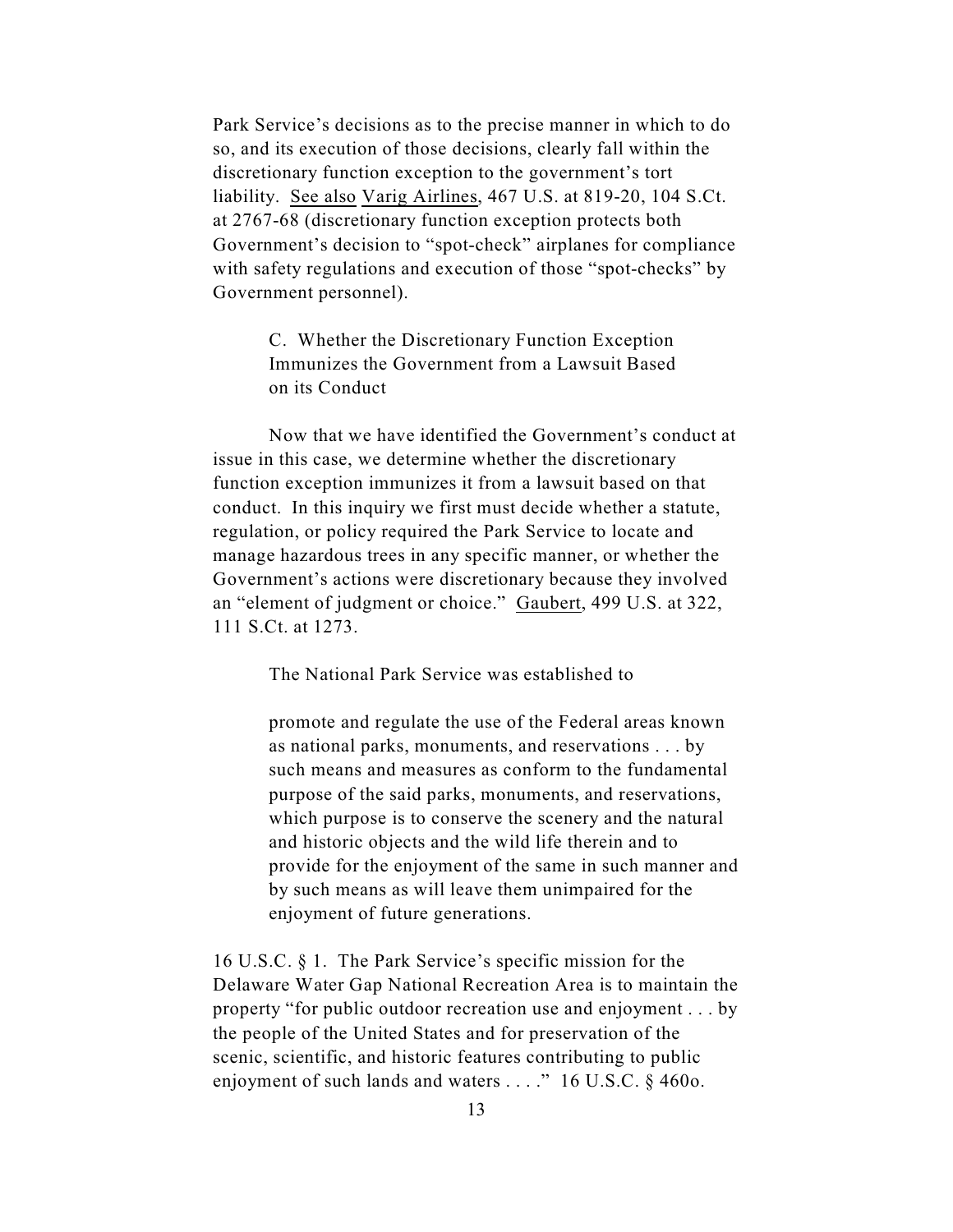In the administration of the Park, "the Secretary of the Interior may utilize such statutory authorities relating to areas of the national park system and such statutory authorities otherwise available to him for the conservation, management, or disposal of vegetative, mineral, or fish or wildlife resources as he deems appropriate . . . ." 16 U.S.C. § 460o-3. Moreover, the Secretary

> shall adopt and implement . . . a land and water use management plan, which shall include specific provision for, in order of priority  $- (1)$  public outdoor recreation benefits; (2) preservation of scenic, scientific, and historic features contributing to public enjoyment; (3) such utilization of natural resources as in the judgment of the Secretary of the Interior is consistent with, and does not significantly impair, public recreation and protection of scenic, scientific, and historic features contributing to public enjoyment.

16 U.S.C. § 460o-4.

The Park Service's "Management Policies 2001" manual sets out its visitor safety policy:

> The saving of human life will take precedence over all other management actions as the Park Service strives to protect human life and provide for injury-free visits. The Service will do this within the constraints of the 1916 Organic Act. The primary – and very substantial – constraint imposed by the Organic Act is that discretionary management activities may be undertaken only to the extent that they will not impair park resources and values. . . . When practicable, and consistent with congressionally designated purposes and mandates, the Service will reduce or remove known hazards and apply other appropriate measures, including closures, guarding, signing, or other forms of education. In doing so, the Service's preferred actions will be those that have the least impact on park resources and values . . . .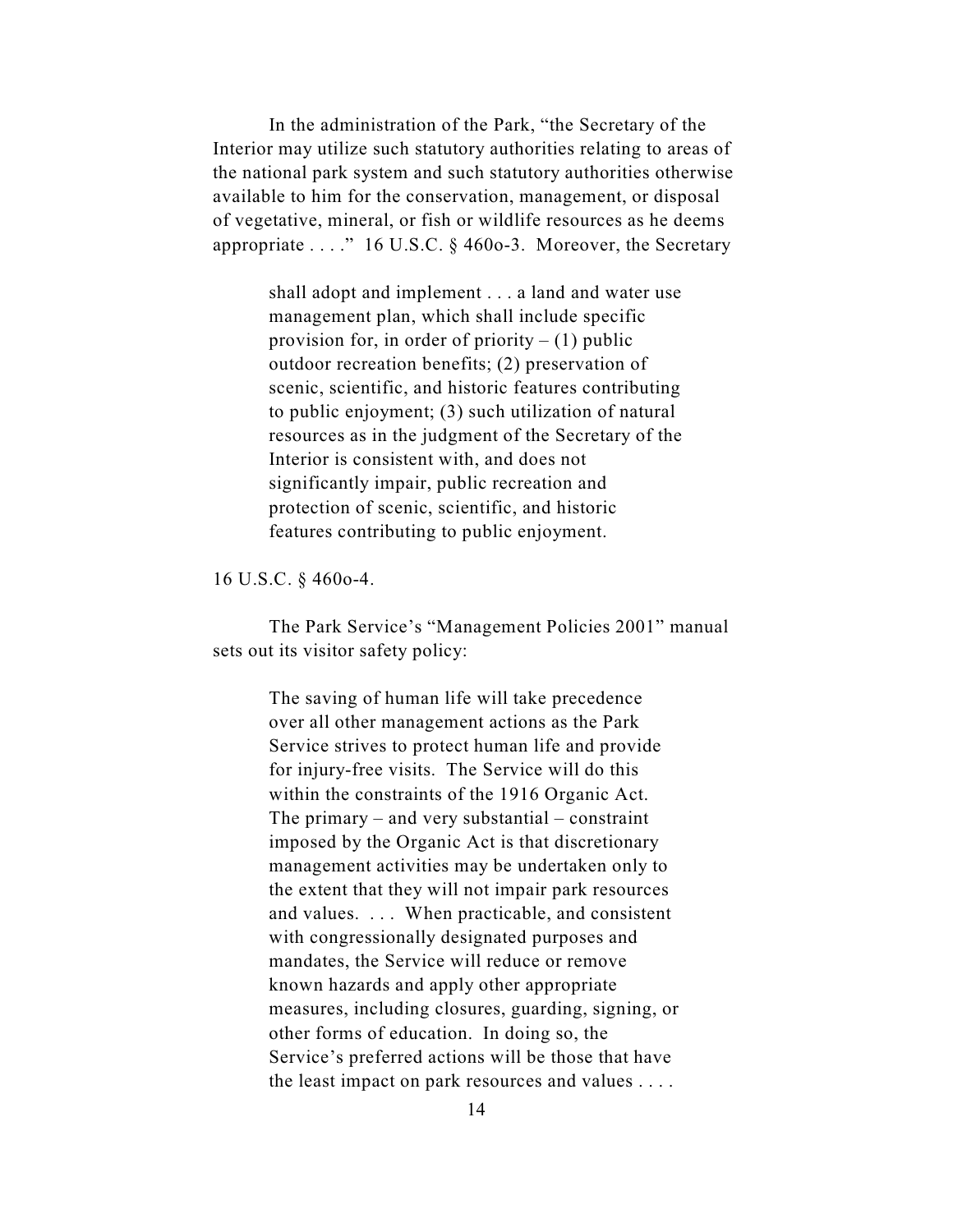These management policies do not impose parkspecific visitor safety prescriptions. The means by which public safety concerns are to be addressed is left to the discretion of superintendents and other decision-makers at the park level, who must work within the limits of funding and staffing.

App. at 368. Significantly, nothing in the above-quoted statutes or policies mandates how the Government should locate or deal with hazardous trees.

In addition to these statutes and policies, the Park Service issued a 1991 document entitled "Natural Resources Management Guidelines," containing a "Hazardous Tree" section that "provides the foundation for each park to implement its own hazardous tree management plan . . . , and also to provide a general scheme for such plans." App. at 177. This section states in pertinent part:

> The following guidance may be used in developing a park plan. Each plan must be tailored to a park's particular requirements according to vegetation type(s), type of visitor use areas, frequency of visitation, and other factors.

. . . .

Periodically, any trees which stand within falling distance of public use areas and which might pose a hazard to the public or significant property should be systematically inspected for flaws. The form and frequency of routine inspection or surveillance will depend on the type of visitor use areas (which will be defined later). The constraints of manpower available to a park may not permit periodic inspection of all pertinent areas. . . . Frequency of inspection as called for in the [hazardous tree management plan] becomes a local issue keyed to the nature of the park and visitor use.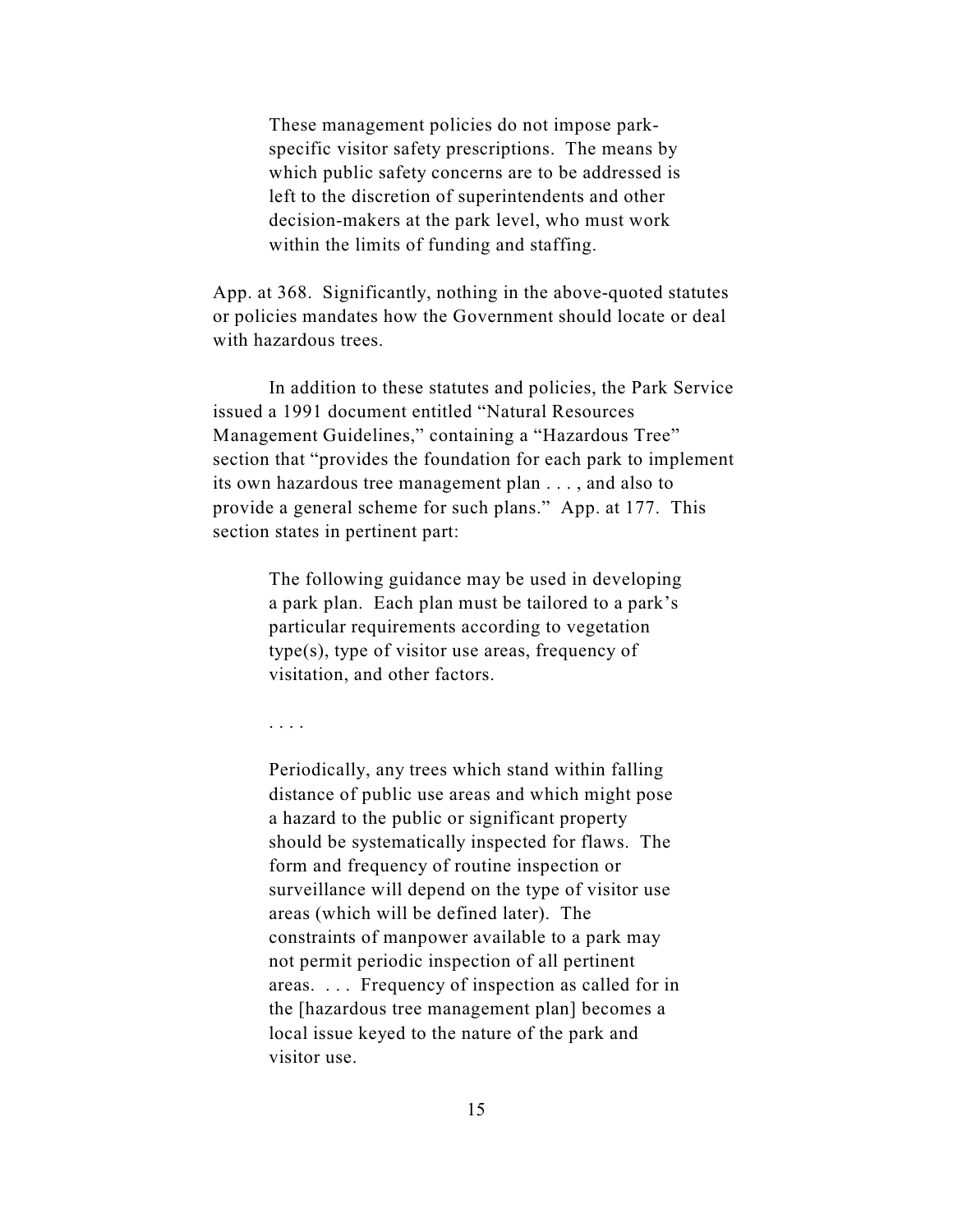. . . .

Any tree denoted as hazardous should be promptly cared for, using the best arboricultural techniques, to eliminate the hazardous status of the tree. If it cannot be made safe, or if the effort to make it safe would be too costly in terms of manpower or dollars, then the tree may be removed.

. . . .

Deliberate visual inspections of transportation corridors should include all trees that could affect the roadway. Areas that may be screened or otherwise difficult to view from the road should be given a walk-through inspection. Drive-by inspections may not catch all flaws in the trees along roadways. However, it is generally recognized that it may not be realistically possible to walk by all trees along miles of roadways, and under these conditions a documented drive-by inspection should be considered satisfactory.

App. at 179-83.

The 1991 guidelines – which explicitly state that they "may be used" – do not mandate any particular methods of hazardous tree identification or removal. Instead, they make suggestions that Park officials are free to accept or reject. Thus, according to Park Superintendent John Donahue, although "the Park has used this guideline as a reference point in its attempt to draft a workable hazard tree management plan," the Park officials have not "been able to institute such a plan." App. at 291.

Although the Park Service has not instituted a written hazardous tree management plan, its Roads and Trails crews follow an unwritten plan for identifying and removing hazardous trees in the Park. In areas of high visitor usage, i.e., where people are known to congregate and buildings are located, the Roads and Trails crews inspect trees on foot, looking at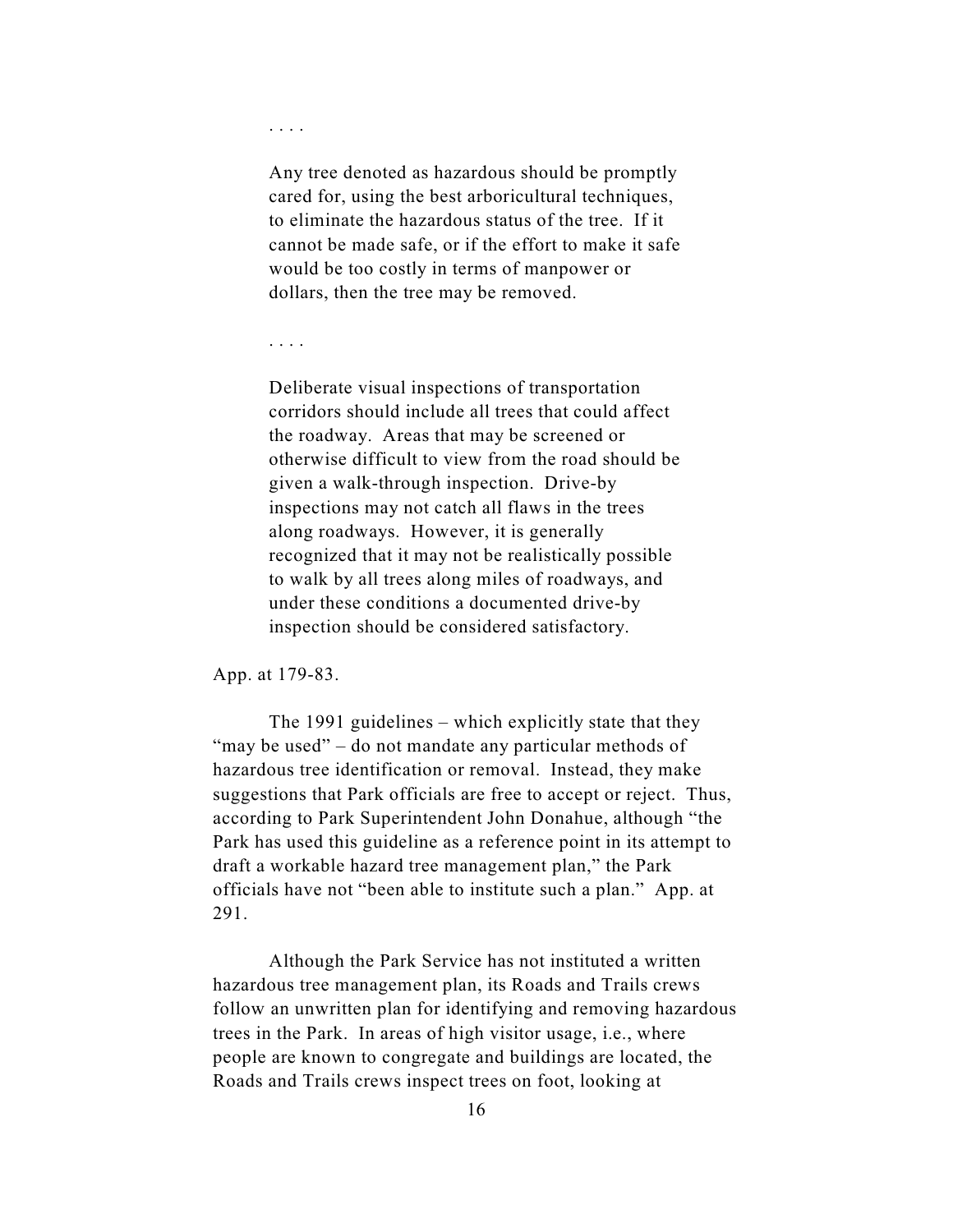individual trees. In undeveloped, low usage areas, Roads and Trails crews perform "windshield inspections": while driving they survey the scene for dangerous conditions. If a tree or limb impedes traffic on the road, is leaning into the road, overhangs the road, or otherwise is made known to the crew as defective, the crew gets out and examines the tree more closely. There is no specific route or schedule for windshield inspections.

Once a Park Service crew identifies a hazardous tree, it will take steps to manage the problem the same or the next day, depending on the availability of proper equipment. Pursuant to the unwritten policy, Park Service crews will not top trees and leave the trunk standing, because a topped tree quickly will die and become hazardous.

In considering whether the discretionary function exception protected the Government in this case, the District Court looked to three cases for guidance. Because we, too, find that these cases are particularly useful for our analysis, we will review them as well.

In Varig Airlines the Supreme Court held that the discretionary function exception immunized the Government from suit for its alleged negligence in certifying two separate planes for use in commercial aviation. 467 U.S. at 821, 104 S.Ct. at 2768. The Government had devised a system of compliance review in which it would "spot-check" aircraft manufacturers' own inspections and tests to establish that an aircraft design conformed to safety regulations. Id. at 816-17, 104 S.Ct. at 2766. The Court stated that the plaintiffs' "contention that the FAA was negligent in failing to inspect certain elements of aircraft design before certificating the [aircraft] necessarily challenges two aspects of the certification procedure: the FAA's decision to implement the 'spot-check' system of compliance review, and the application of that 'spotcheck' system to the particular aircraft involved in these cases." Id. at 819, 104 S.Ct. at 2767. The Court concluded that the discretionary function exception immunized the Government's decision to implement the "spot-check" system, and stated: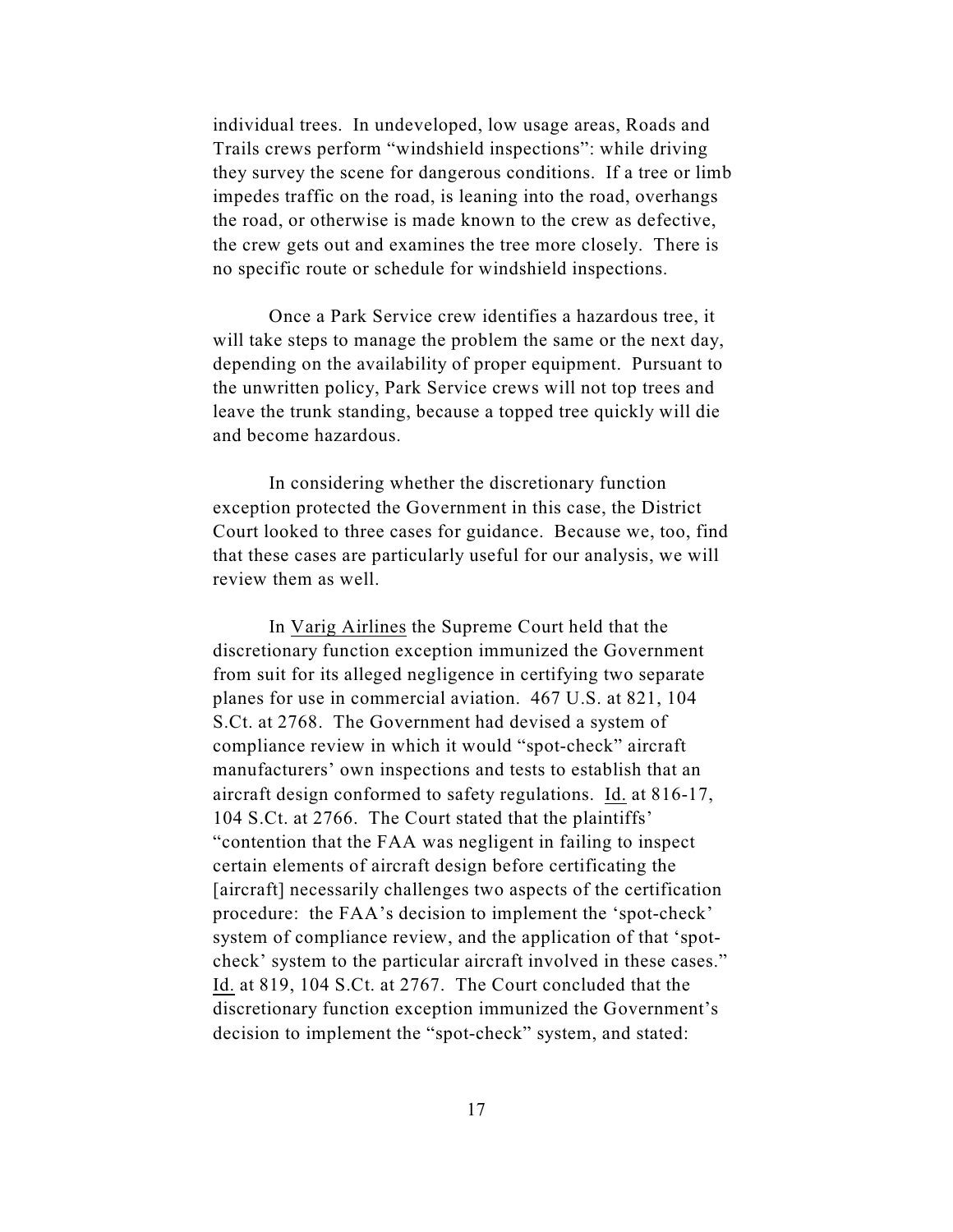the FAA has determined that a program of 'spotchecking' . . . best accommodates the goal of air transportation safety and the reality of finite agency resources. Judicial intervention in such decisionmaking through private tort suits would require the courts to 'second-guess' the political, social, and economic judgments of an agency exercising its regulatory function. It was precisely this sort of judicial intervention in policymaking that the discretionary function exception was designed to prevent.

Id. at 819-20, 104 S.Ct. at 2767-68. The Court also determined that "the acts of FAA employees in executing the 'spot-check' program in accordance with agency directives are protected by the discretionary function exception as well," because the employees were

> specifically empowered to make policy judgments regarding the degree of confidence that might reasonably be placed in a given manufacturer, the need to maximize compliance with FAA regulations, and the efficient allocation of agency resources.

Id. at 820, 104 S.Ct. at 2768.

In Mitchell v. United States we concluded that the discretionary function exception immunized the Government from a lawsuit brought by a plaintiff whose car collided with a concrete head-wall at the end of a drainage ditch in the Delaware Water Gap National Recreation Area. 225 F.3d at 366. We found that the National Park Service's decision about how and when to reconstruct the road was a discretionary decision that required the Park Service to "balance its mission of preserving the parklands against the severity of design flaws and the different levels of deterioration of the road." Id. at 364. We stated that "[t]he Service's choice to focus on a few highly dangerous portions of the road rather than to distribute its finite resources along the whole of Route 209 is a policy choice this court should not second-guess." Id.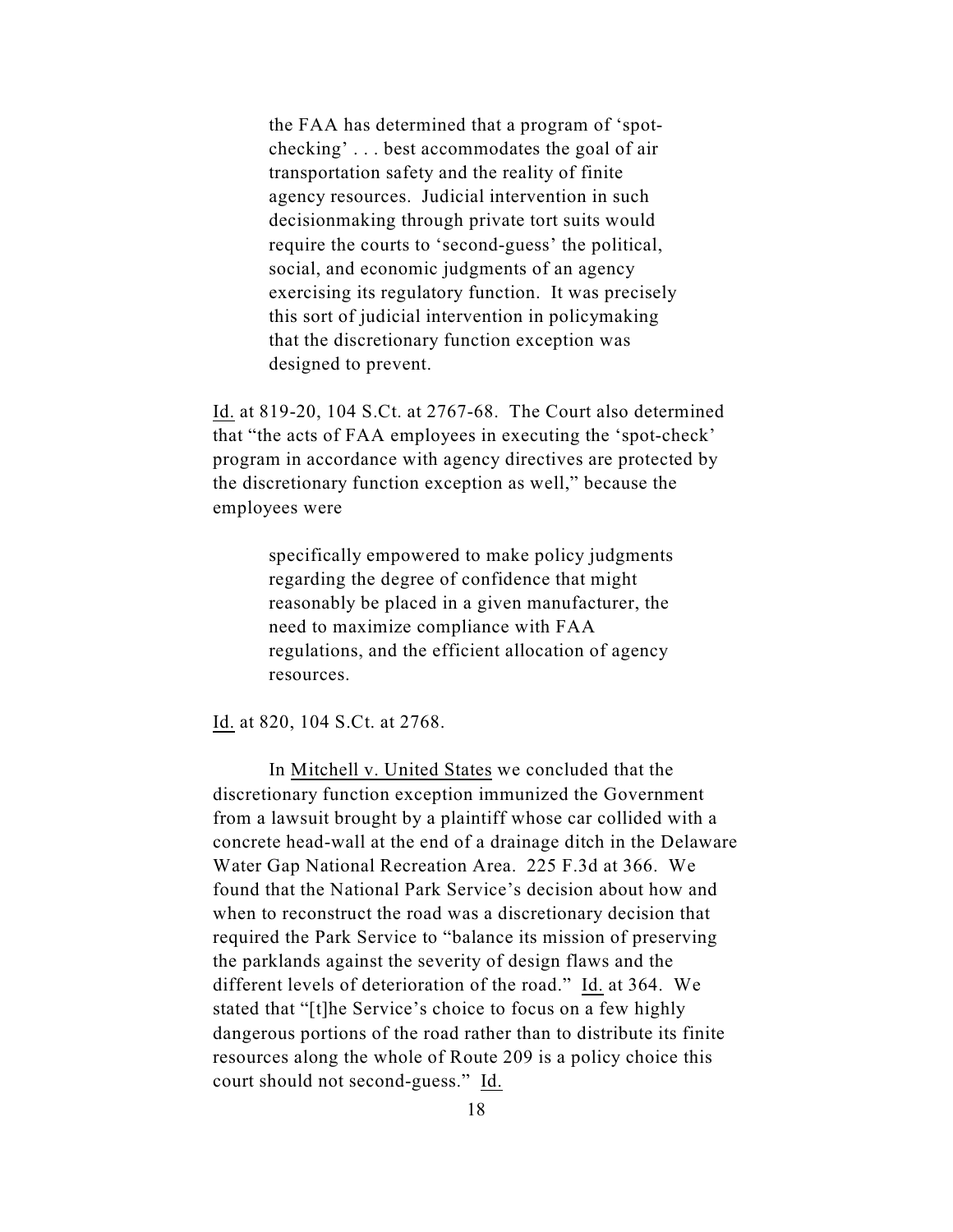The District Court here also considered Autery, which we discussed above when determining what the Government's conduct was that was at issue in this case. In Autery, as we have noted, a tree fell on a car as it drove through the Great Smokey Mountain National Park, killing one passenger and injuring another. At the time of the accident, the Government had an unwritten policy under which its personnel would conduct visual inspections of trees while driving along the road, and more closely inspect any tree that appeared hazardous. The issue before the court of appeals was "whether controlling statutes, regulations and administrative policies mandated that the Park Service inspect for hazardous trees in a specific manner. If not, then the Park officials' decision to employ a particular inspection procedure – and its execution of that  $plan - is$ protected by the discretionary function exception." Id. at 1528. The court found that there was no policy establishing a mandatory requirement so as to deprive Government personnel of discretion, and that "the inspection plan in effect at the time of the accident did not compel park employees to inspect certain trees on certain days or remove a particular number of trees per week." Id. at 1529. The court also noted that "there was no evidence presented in the district court that park personnel did not fully comply with the tree inspection procedure." Id. at 1530. The court then determined that the Government's discretionary conduct was susceptible to policy analysis:

> To decide on a method of inspecting potentially hazardous trees, and in carrying out the plan, the Park Service likely had to determine and weigh the risk of harm from trees in various locations, the need for other safety programs, the extent to which the natural state of the forest should be preserved, and the limited financial and human resources available.

Id. at 1531. Accordingly, the court held that the discretionary function exception deprived it and the district court of jurisdiction over a suit against the Government based on the decisions made by Government personnel in designing and implementing the unwritten tree inspection program in the park. Id. at 1531.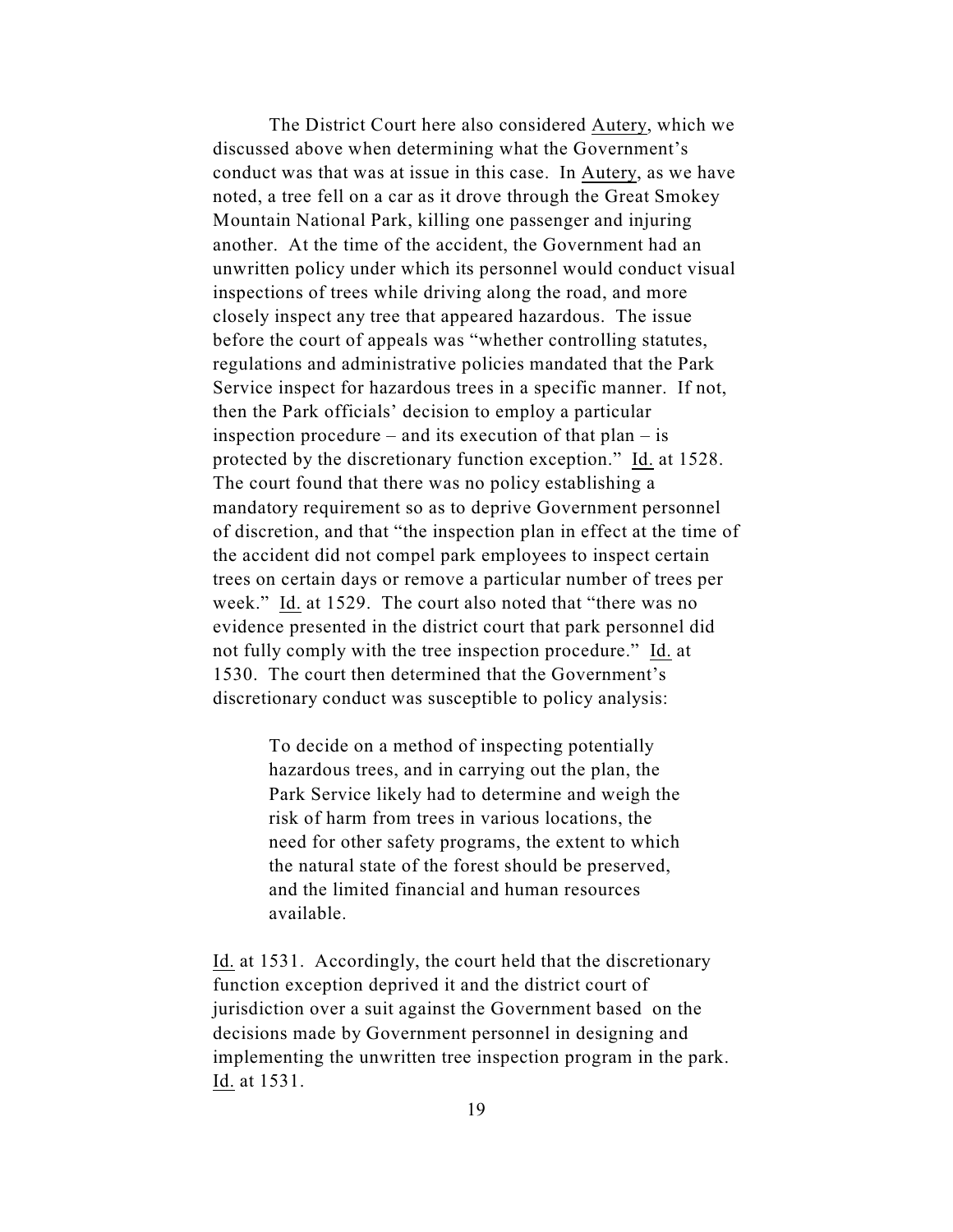We conclude that the controlling statutes, regulations, and policies that led to the creation of the Park Service's unwritten plan did not mandate any particular methods of hazardous tree management. As the District Court noted, the Park Service "was responsible for choosing the methods by which it maintained the Park and protected its visitors. The [Park Service's] decisions concerning tree inspections, i.e. using windshield inspections for lower usage areas, involved the type of judgment or choice that the discretionary function exception protects." Merando, 2006 WL 2865486, at  $*6$ . Like the Government's hazardous tree management plan in Autery, the unwritten inspection plan in this case "did not compel park employees to inspect certain trees on certain days or remove a particular number of trees per week." Id. at 1529. In these circumstances, both the Government's decision to implement "windshield inspections" for low usage areas of the Park and its selection of the method of execution of those inspections by Park Service personnel required the exercise of discretion.

Furthermore, both the Park Service's decision to implement the "windshield inspection" program and the execution of those inspections by Park personnel are susceptible to policy analysis, and thus they satisfy the second prong of the Gaubert inquiry for the Government to have immunity for its conduct. The Government had to consider how best to use its limited financial and human resources in a manner that balanced visitor safety with visitor enjoyment and conservation of the Park. See 16 U.S.C. § 1. Moreover, as in Autery, the Government had to "determine and weigh the risk of harm from trees in various locations [and] the need for other safety programs, the extent to which the natural state of the forest should be preserved, and the limited financial and human resources available." 992 F.2d at 1531.

Mr. Merando attempts to distinguish Autery, contending that "[t]he Eleventh Circuit found that park inspections there (windshield inspections) were not mandated to be conducted in a specific manner, like daily, unlike the inspections here, and consequently held that the exception applied. . . . Here the windshield inspections were required to be conducted on Route 615 as the crews traveled it day-to-day, and Park policy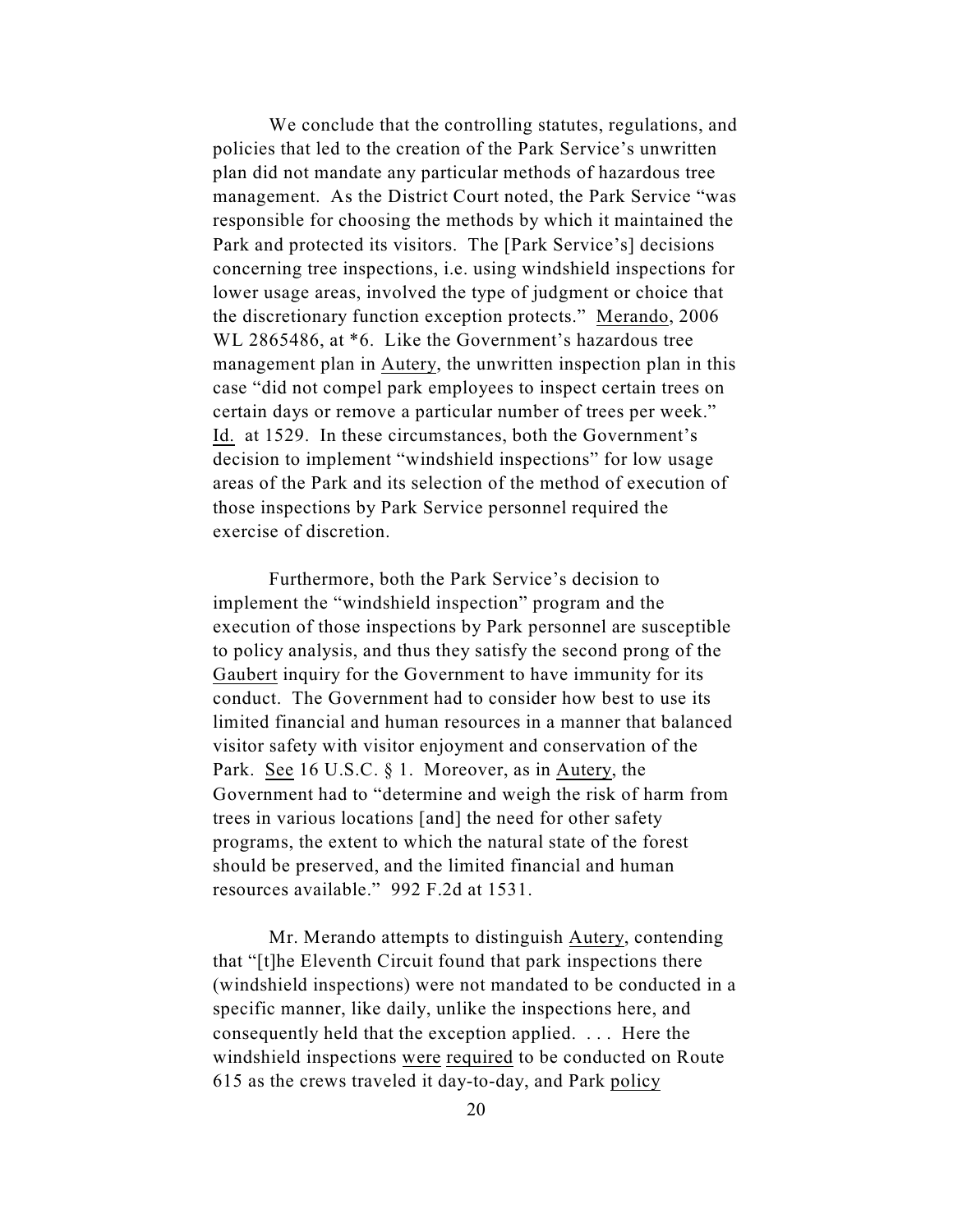mandated that topped trees be reported for removal." Appellant's rep. br. at 7.

Mr. Merando is incorrect. While the Park Service's unwritten plan required personnel to scan for hazardous trees as they drove the Park's roads, there is no statute, regulation, or policy dictating the specifics of that requirement; i.e., Park Service personnel were not told when or how often to drive Route 615, or when to exit their vehicles to conduct individual tree inspections. This case clearly is on all fours with Autery. Moreover, although Park Service personnel were required to report a hazardous tree if they were aware of it, there is no evidence that they saw the tree that fell on the Merandos. Whether they would have been required to report the tree if they had seen it therefore is irrelevant to our analysis. Indeed, we will assume that it is likely that Park Service personnel would have identified and removed the hazardous tree if they had conducted a close-up, individual inspection of the tree and thus this tragedy would not have happened. But because of the Park Service's decision to implement "windshield inspections" in low usage areas of the Park, Park Service personnel did not find and remove the tree. The discretionary function exception immunizes the Government from a lawsuit based on these circumstances.

We are struck by the similarity of Park Service's "windshield inspections" to the FAA's "spot-check" program in Varig Airlines. In both situations, the Government was required to "establish priorities for the accomplishment of its policy objectives by balancing the objectives sought to be obtained against such practical considerations as staffing and funding." Varig Airlines, 467 U.S. at 819, 104 S.Ct. at 2767. Like the claims in Varig Airlines, Mr. Merando's claims in this case necessarily challenge both the Park Service's decision to implement the "windshield inspection" program and the acts of the Park Service employees in carrying out that program. Their conduct here is indistinguishable in a legal sense from the FAA's conduct in Varig Airlines which the Supreme Court held to be protected by the discretionary function exception.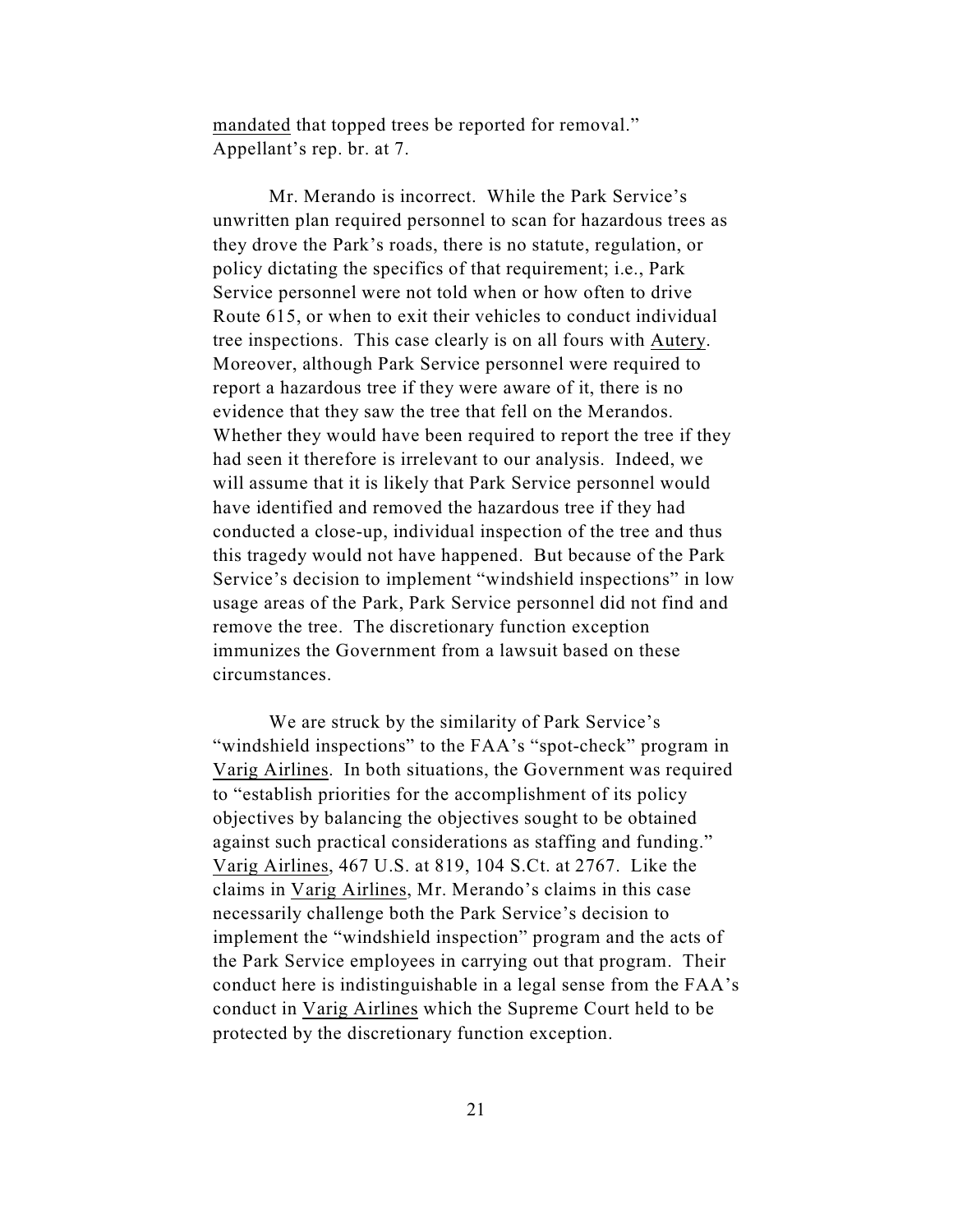Mr. Merando argues that the FAA's implementation of the "spot check" program in Varig Airlines is distinguishable from the Park Service's decision to implement the "windshield inspection" program here, because "the decision [in Varig Airlines] to use representative sample inspections was a resource-driven, discretionary act, intentionally leaving the vast majority of designs and individual planes uninspected," while in this case "all of Route 615 was routinely driven, and all of its cognizable trees were to be inspected in that process. No 'sampling' ever occurred, nor did the Park's employees describe a policy to sample by inspecting only certain areas of Route 615 as representative of the rest." Appellant's rep. br. at 4-5.

Mr. Merando, however, has not sufficiently distinguished these two cases: like the decision in Varig Airlines, the Government's choice here to use "windshield inspections" in low usage areas of the Park was a discretionary decision, driven by limited resources, not to individually inspect every potentially hazardous tree in the Park, even if that meant that some hazards would remain unidentified. There is no escape from the fact that in forested areas trees always can fall and pose a danger to any person in the area and it is not only entirely appropriate that Government personnel have discretion as to what trees to inspect and how to make the inspections but necessary that they have that discretion. Accordingly, it is clear that the execution of the "spot check" program in Varig Airlines by FAA personnel, where the personnel were "specifically empowered to make policy judgments," mirrors the execution of the "windshield inspection" program by the Park Service in this case, where the personnel were not given a specific inspection plan mandating the particular trees to inspect or the routes to drive.

The Park Service's determination on how to distribute its finite resources to locate and remove hazardous trees also is similar to the decision the Park Service faced in Mitchell, where the Park Service had to decide how to improve a long stretch of dangerous and deteriorating roadway. Here, knowing that it could not inspect every tree in the Park, the Park Service decided to expend the bulk of its resources on high-visitor use areas of the Park. Like the Government decision in Mitchell, the Park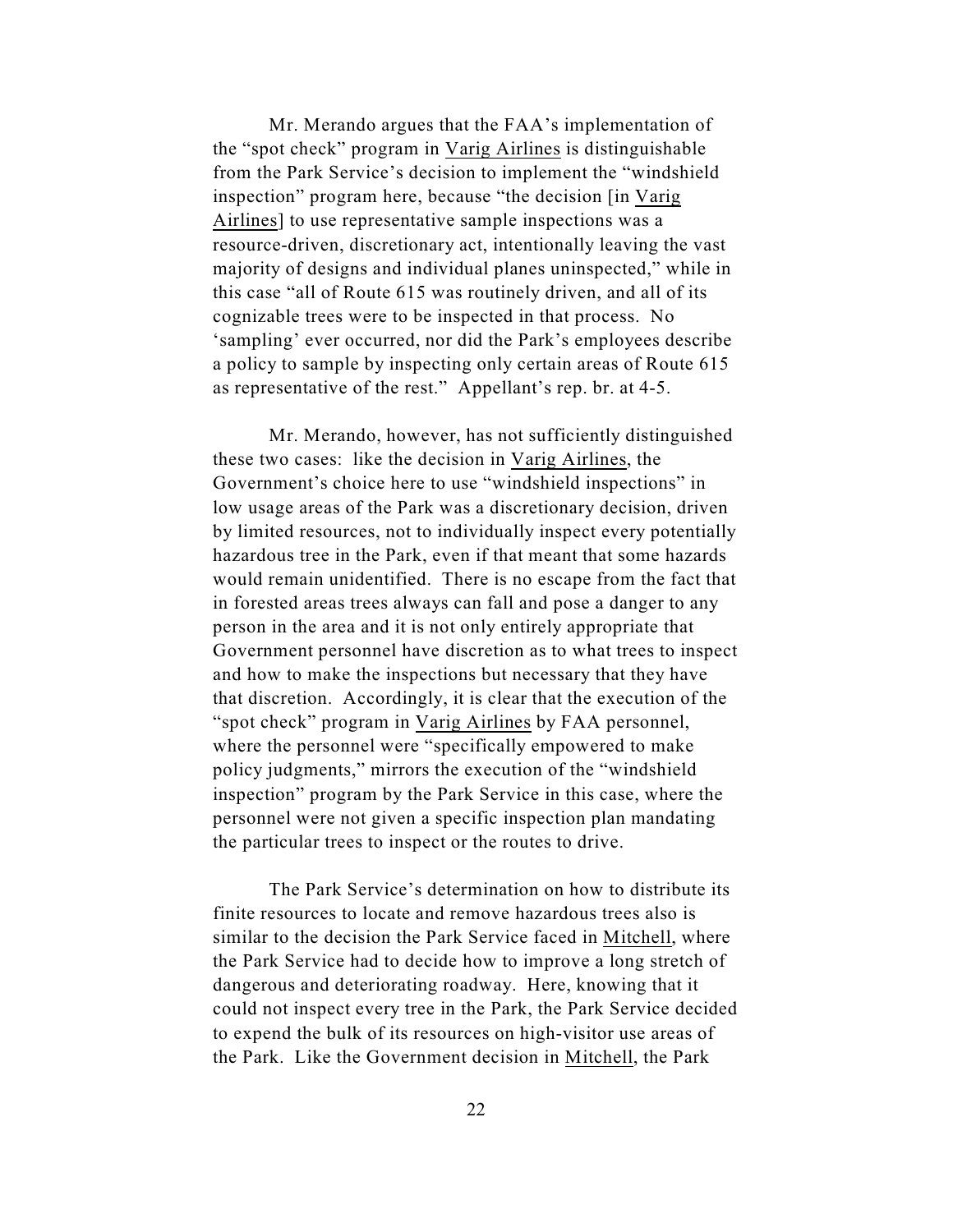Service's decision in this case represents "a policy choice this court should not second-guess." Mitchell, 225 F.3d at 364.

Mr. Merando argues that this case differs from Mitchell because in Mitchell "the Park knew . . . that the road culvert in question might be a safety hazard, but allocated its finite resources to other, more pressing road projects," while in this case "the Park did not concede that it knew any hazardous trees existed on Route 615, claimed it did not know the topped tree on Route 615 which killed the Merandos existed, and was not following any Park improvement, or resource plan which prevented it from knowing or from reporting it for removal." Appellant's rep. br. at 5-6.

Mr. Merando does not explain why his purported distinction between these two cases is relevant to the question at hand and we think that the difference in the facts does not create a legal distinction between the situations. To start with it would be strange to hold that the Government could be liable for injuries caused by a risk of which it was unaware but not be liable for risk caused by a danger of which it was aware but chose not to remedy. If anything it might be thought that courts would reach the opposite result. In any event, the Park Service knew that every tree in the Park could become hazardous to the safety of its visitors, employees, and property, which is why it decided to implement the inspection program. Moreover, and contrary to Mr. Merando's claim in his reply brief, the Park Service was following a "resource plan" – namely, its hazardous tree management plan, which took into account the resources available for locating and removing hazardous trees throughout the Park. As in Mitchell, the Park Service made a decision to "allocate[ ] its finite resources to other, more pressing [ ] projects," Appellant's rep. br. at 5, when it decided to conduct more thorough inspections in high-use areas of the Park and implement the "windshield inspection" program in the area of the Park where the tree was located. Thus, Mr. Merando's claimed distinction between this case and Mitchell is incorrect.

In these circumstances, the District Court correctly concluded that the discretionary function exception immunized the Government from a lawsuit based on its decisions regarding